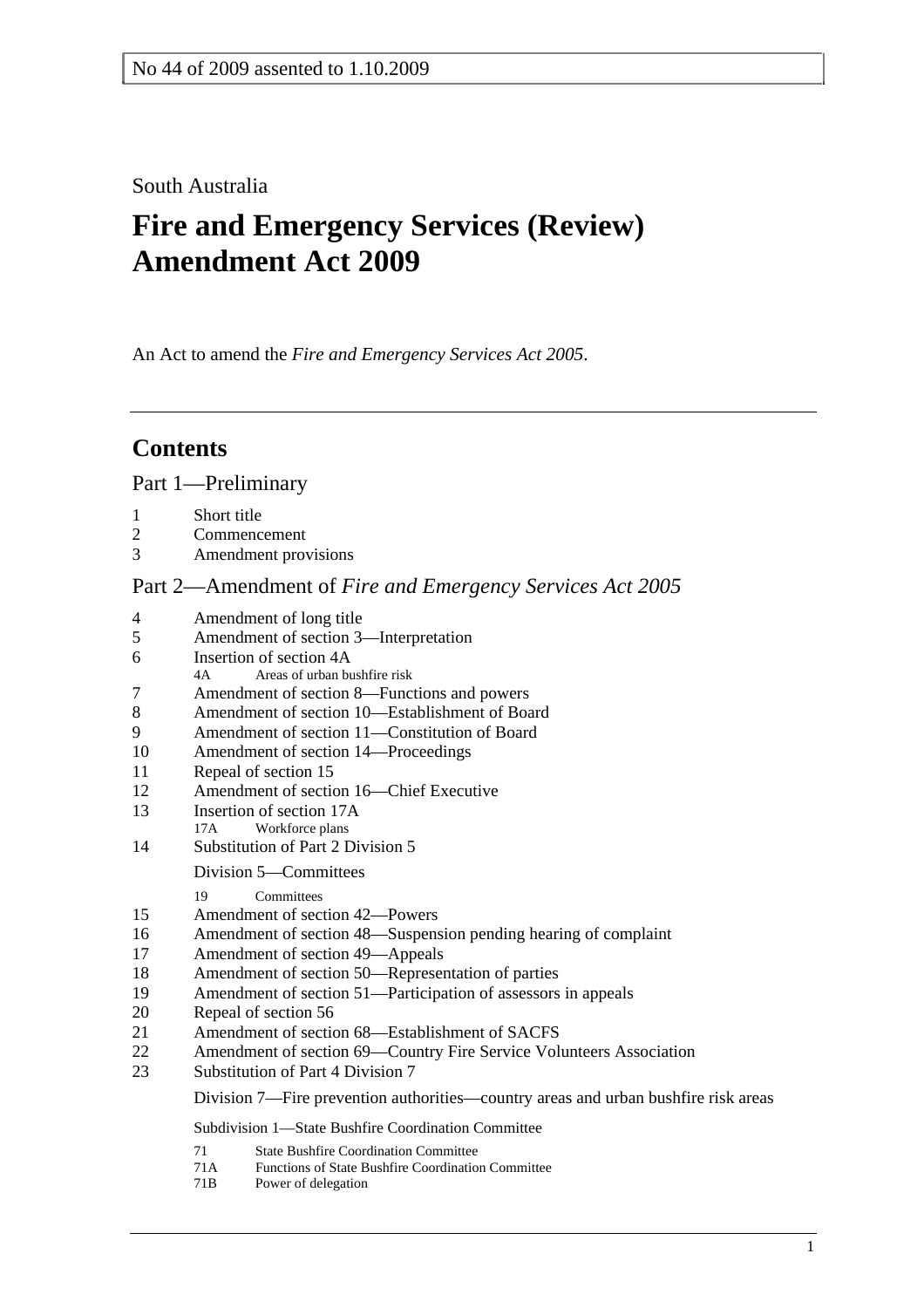|                                                                      | 71C<br>71D<br>71E<br>71F                                                                                                                                                                                                                                                                                                                                                                                                                                                                                                                                                                                                                                         | Use of facilities<br>Validity of acts<br>Annual reports<br>Specific reports                                                                                                                                  |  |  |
|----------------------------------------------------------------------|------------------------------------------------------------------------------------------------------------------------------------------------------------------------------------------------------------------------------------------------------------------------------------------------------------------------------------------------------------------------------------------------------------------------------------------------------------------------------------------------------------------------------------------------------------------------------------------------------------------------------------------------------------------|--------------------------------------------------------------------------------------------------------------------------------------------------------------------------------------------------------------|--|--|
|                                                                      | Subdivision 2—Bushfire management committees                                                                                                                                                                                                                                                                                                                                                                                                                                                                                                                                                                                                                     |                                                                                                                                                                                                              |  |  |
|                                                                      | 72<br>72A<br>72B<br>72C<br>72D<br>72E                                                                                                                                                                                                                                                                                                                                                                                                                                                                                                                                                                                                                            | Establishment of bushfire management areas<br>Establishment of bushfire management committees<br>Functions of bushfire management committees<br>Power of delegation<br>Use of facilities<br>Validity of acts |  |  |
|                                                                      |                                                                                                                                                                                                                                                                                                                                                                                                                                                                                                                                                                                                                                                                  | Division 7A—Bushfire management plans                                                                                                                                                                        |  |  |
| 24<br>25<br>26<br>27<br>28<br>29<br>30<br>31<br>32<br>33<br>34<br>35 | 73<br>State Bushfire Management Plan<br>73A<br><b>Bushfire Management Area Plans</b><br>Amendment of section 78—Fire danger season<br>Amendment of section 79—Fires during fire danger season<br>Amendment of section 81-Permit to light and maintain a fire<br>Repeal of Part 4 Division 8 Subdivision 5<br>Repeal of section 88<br>Amendment of section 89—Restriction on use of certain appliances etc<br>Repeal of section 90<br>Amendment of section 91—Duty to report unattended fires<br>Repeal of section 92<br>Insertion of section 95A<br>95A<br>Other regulatory provisions<br>Amendment of section 101—Annual reports<br><b>Insertion of Part 4A</b> |                                                                                                                                                                                                              |  |  |
|                                                                      |                                                                                                                                                                                                                                                                                                                                                                                                                                                                                                                                                                                                                                                                  | Part 4A—Fire prevention                                                                                                                                                                                      |  |  |
|                                                                      |                                                                                                                                                                                                                                                                                                                                                                                                                                                                                                                                                                                                                                                                  | Division 1—Interpretation                                                                                                                                                                                    |  |  |
|                                                                      | 105A                                                                                                                                                                                                                                                                                                                                                                                                                                                                                                                                                                                                                                                             | Interpretation                                                                                                                                                                                               |  |  |
|                                                                      |                                                                                                                                                                                                                                                                                                                                                                                                                                                                                                                                                                                                                                                                  | Division 2—Fire prevention officers                                                                                                                                                                          |  |  |
|                                                                      | 105B<br>105C<br>105D<br>105E                                                                                                                                                                                                                                                                                                                                                                                                                                                                                                                                                                                                                                     | Fire prevention officers<br>Functions of fire prevention officers<br>Delegations<br>Reports                                                                                                                  |  |  |
| 36                                                                   |                                                                                                                                                                                                                                                                                                                                                                                                                                                                                                                                                                                                                                                                  | Division 3—Duties to prevent fires                                                                                                                                                                           |  |  |
|                                                                      | 105F<br>105G<br>105H<br>105I                                                                                                                                                                                                                                                                                                                                                                                                                                                                                                                                                                                                                                     | Private land<br>Council land<br>Crown land<br>Commonwealth land                                                                                                                                              |  |  |
|                                                                      |                                                                                                                                                                                                                                                                                                                                                                                                                                                                                                                                                                                                                                                                  | Division 4-Related provisions                                                                                                                                                                                |  |  |
|                                                                      | Additional provision in relation to powers of authorised persons<br>105J<br>Review by Chief Officer<br>105K<br>Amendment of section 116–SASES units                                                                                                                                                                                                                                                                                                                                                                                                                                                                                                              |                                                                                                                                                                                                              |  |  |
| 37<br>38                                                             | Amendment of section 127—Protection from liability<br>Amendment of section 148—Regulations<br>Amendment of section 149—Review of Act                                                                                                                                                                                                                                                                                                                                                                                                                                                                                                                             |                                                                                                                                                                                                              |  |  |
| 39                                                                   |                                                                                                                                                                                                                                                                                                                                                                                                                                                                                                                                                                                                                                                                  |                                                                                                                                                                                                              |  |  |
| 40                                                                   | Amendment of Schedule 1—Appointment and selection of assessors for appeals under<br>Part 3                                                                                                                                                                                                                                                                                                                                                                                                                                                                                                                                                                       |                                                                                                                                                                                                              |  |  |
| 41                                                                   | Repeal of Schedule 3                                                                                                                                                                                                                                                                                                                                                                                                                                                                                                                                                                                                                                             |                                                                                                                                                                                                              |  |  |
| 42<br>43                                                             | Repeal of Schedule 4<br>Amendment of Schedule 5-Regulations                                                                                                                                                                                                                                                                                                                                                                                                                                                                                                                                                                                                      |                                                                                                                                                                                                              |  |  |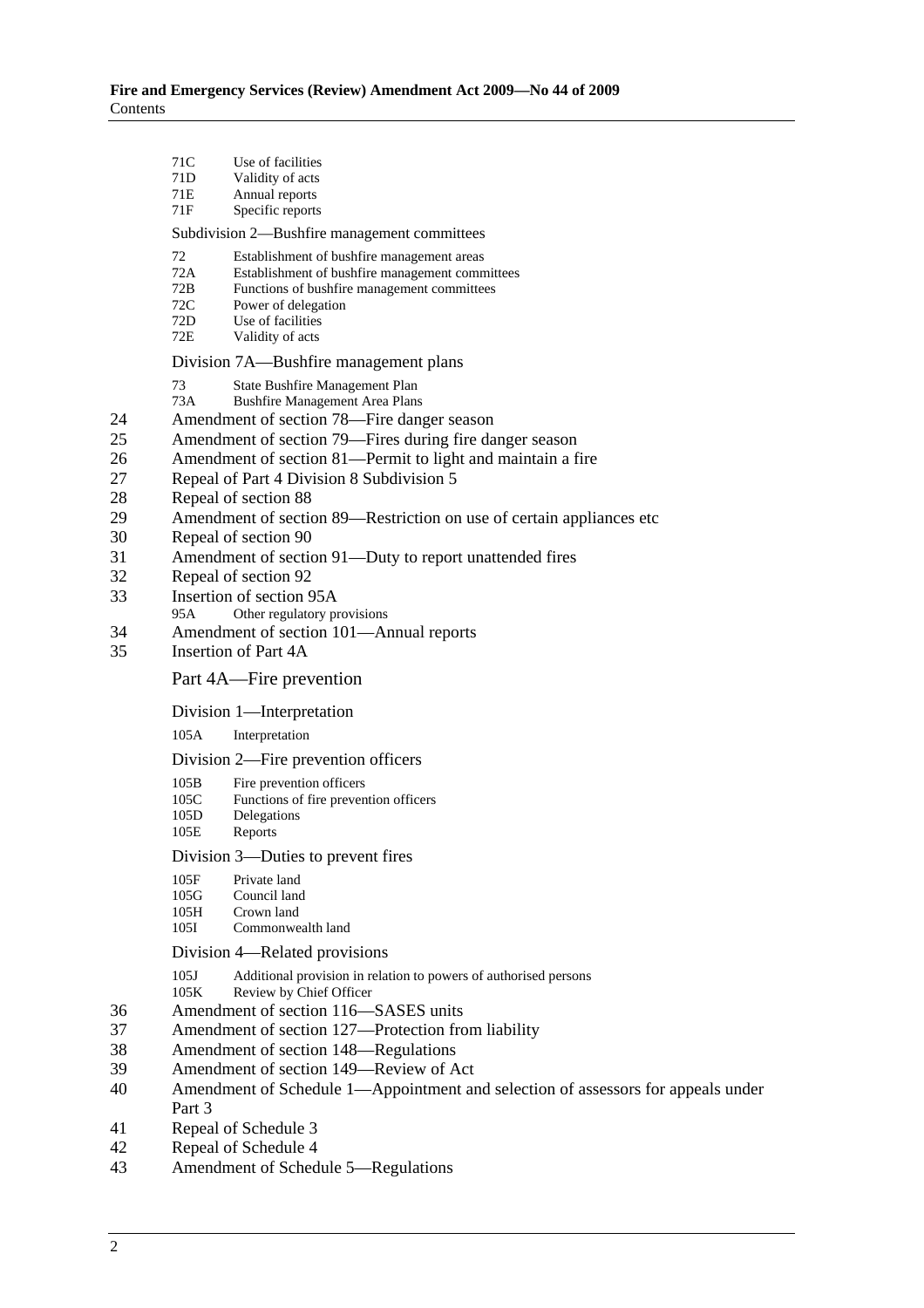Schedule 1—Transitional provisions

1 Transitional provisions

## **The Parliament of South Australia enacts as follows:**

## **Part 1—Preliminary**

## **1—Short title**

This Act may be cited as the *Fire and Emergency Services (Review) Amendment Act 2009*.

## **2—Commencement**

This Act will come into operation on a day to be fixed by proclamation.

## **3—Amendment provisions**

In this Act, a provision under a heading referring to the amendment of a specified Act amends the Act so specified.

## **Part 2—Amendment of** *Fire and Emergency Services Act 2005*

## **4—Amendment of long title**

Long title—after "Commission" insert:

and to provide for the Commission's role in the governance, strategic and policy aspects of the emergency services sector

## **5—Amendment of section 3—Interpretation**

(1) Section 3(1)—after the definition of *department* insert:

*designated urban bushfire risk area* means an area of urban bushfire risk designated under section 4A;

- (2) Section 3(1), definition of *District Court*—delete the definition
- (3) Section 3(1), definition of *fire prevention officer*—delete the definition and substitute:

*fire prevention officer* means a fire prevention officer appointed by a council under Part 4A Division 2;

#### (4) Section 3(1)—after the definition of *Industrial Relations Commission* insert:

*land* means, according to the context—

- (a) land as a physical entity, including any building or structure on, or improvement to, land;
- (b) a legal estate or interest in, or right in respect of, land;
- (5) Section 3(1), definition of *officer*—delete "within the command or organisational structure" and substitute:

by the Chief Officer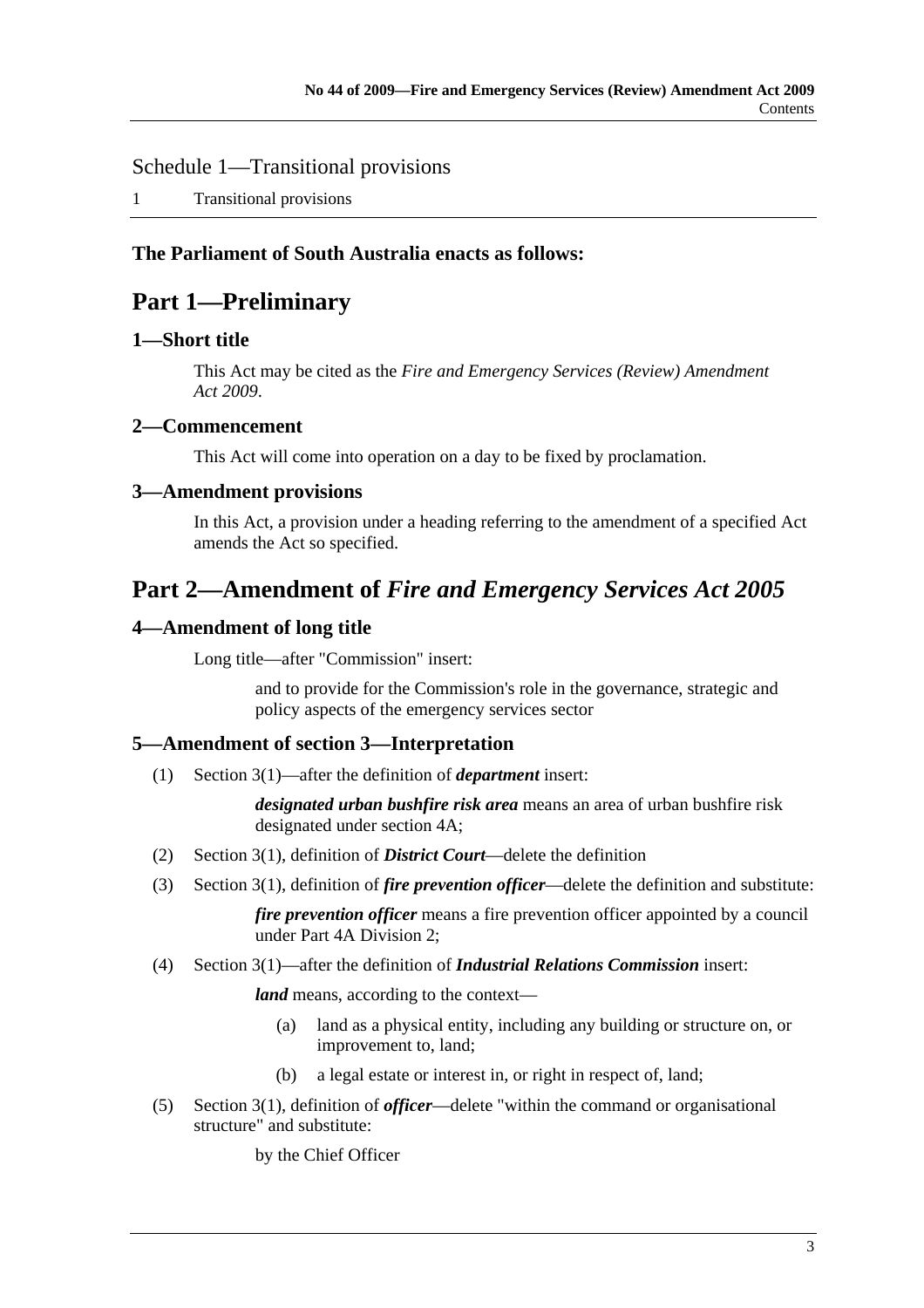(6) Section 3(3)—delete "the South Australian Bushfire Prevention Advisory Committee and any regional or district bushfire prevention committees constituted under Part 4" and substitute:

> the State Bushfire Coordination Committee and each bushfire management committee

#### **6—Insertion of section 4A**

After section 4 insert:

#### **4A—Areas of urban bushfire risk**

- (1) The Commission may, by notice in the Gazette, designate an area within a fire district as an area of urban bushfire risk (a *designated urban bushfire risk area*).
- (2) The Commission may, by notice in the Gazette—
	- (a) vary an area designated under subsection (1); or
	- (b) revoke the designation of an area under subsection (1).
- (3) Before a notice is published under subsection (1) or (2), the Commission must consult with—
	- (a) the Chief Officer of SAMFS; and
	- (b) the Chief Officer of SACFS; and
	- (c) any Minister designated by the Minister under this Act as being a Minister who has a significant interest in the matter; and
	- (d) any council whose area would be, or is, within the designated urban bushfire risk area.
- (4) The period for consultation with a council will be 6 weeks, or such longer period as the Commission considers reasonable in the circumstances.

## **7—Amendment of section 8—Functions and powers**

Section  $8(1)(p)$ —delete paragraph (p) and substitute:

 (p) to undertake a leadership role from a strategic perspective with respect to emergency management within the State and to maintain an appropriate level of liaison with other bodies responsible for the management of emergencies in the State;

## **8—Amendment of section 10—Establishment of Board**

- (1) Section 10(1)—delete "managed and"
- (2) Section 10—after subsection (1) insert:
	- (1a) In acting under subsection (1), the Board is responsible for—
		- (a) establishing the strategic direction of the Commission; and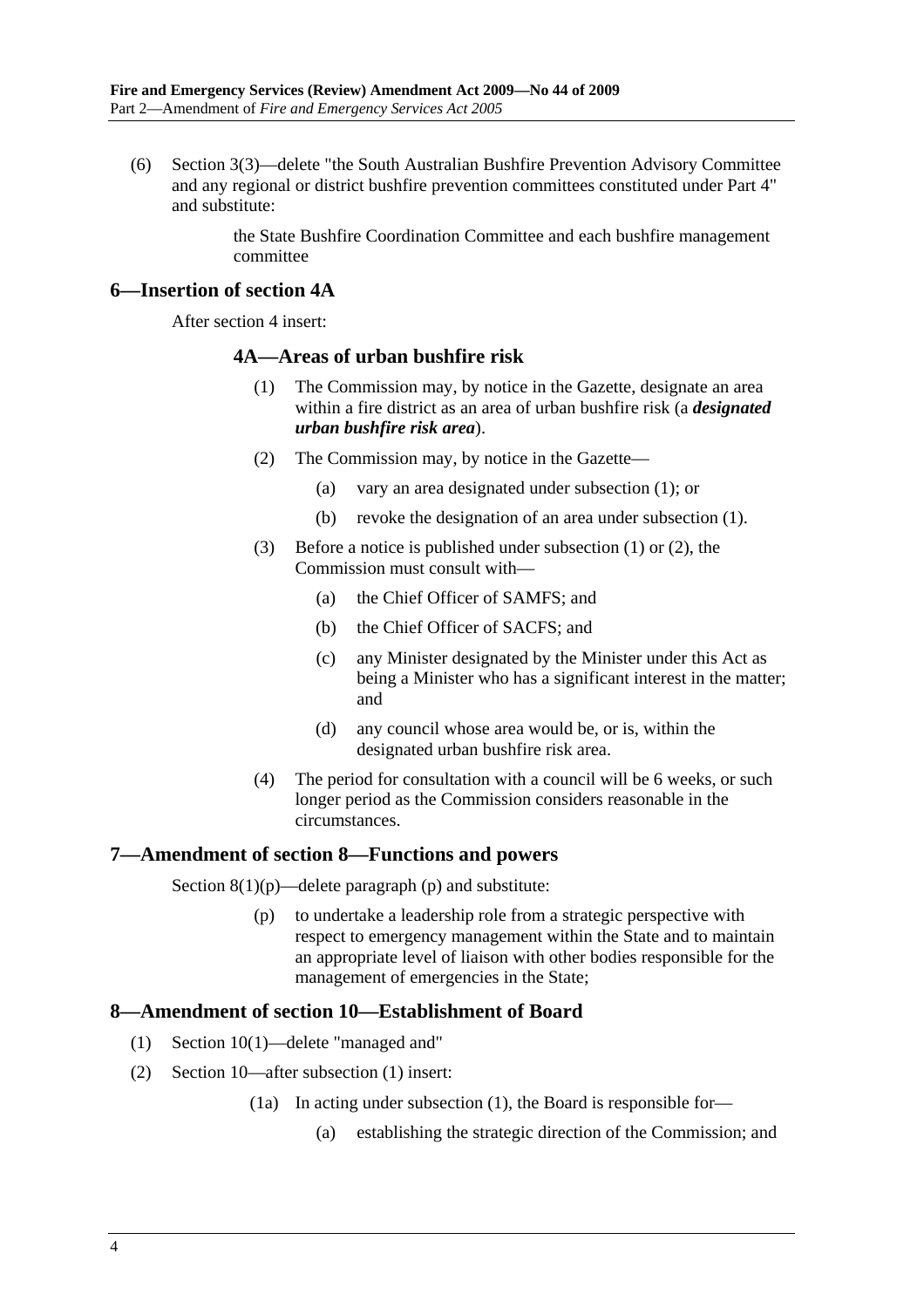- (b) ensuring that the functions of the Commission are effectively exercised in accordance with this or any other Act; and
- (c) developing an annual budget for the Commission and monitoring results against the Commission's budget on a regular basis; and
- (d) monitoring and assessing the performance and outcomes of the Commission against its statutory, strategic and other responsibilities, goals and objectives.
- (3) Section 10(2)—delete "in the management or administration of the affairs of the Commission"

### **9—Amendment of section 11—Constitution of Board**

(1) Section  $11(1)(e)$ —delete "4" and substitute:

5

 (2) Section 11(1)(e)(i)—delete "South Australian Volunteer Fire-Brigades Association" and substitute:

Country Fire Service Volunteers Association

(3) Section  $11(1)(e)$ —after subparagraph (ii) insert:

(iia) 1 must be a person appointed on the nomination of UFU; and

#### **10—Amendment of section 14—Proceedings**

- (1) Section 14(2)—delete subsection (2) and substitute:
	- (2) 5 members of the Board constitute a quorum of the Board.
- (2) Section 14(3)—delete "*ex officio*"
- (3) Section 14(4)—delete subsection (4)
- (4) Section 14(6)(b)—delete "*ex officio*"

#### **11—Repeal of section 15**

Section 15—delete the section

## **12—Amendment of section 16—Chief Executive**

- (1) Section 16(3)(b)—delete "insofar as they relate to the management of the Commission"
- (2) Section 16(3)—after paragraph (b) insert:

and

- (c) undertaking other executive management roles associated with the activities of the Commission; and
- (d) performing other functions assigned to the CE by the Board.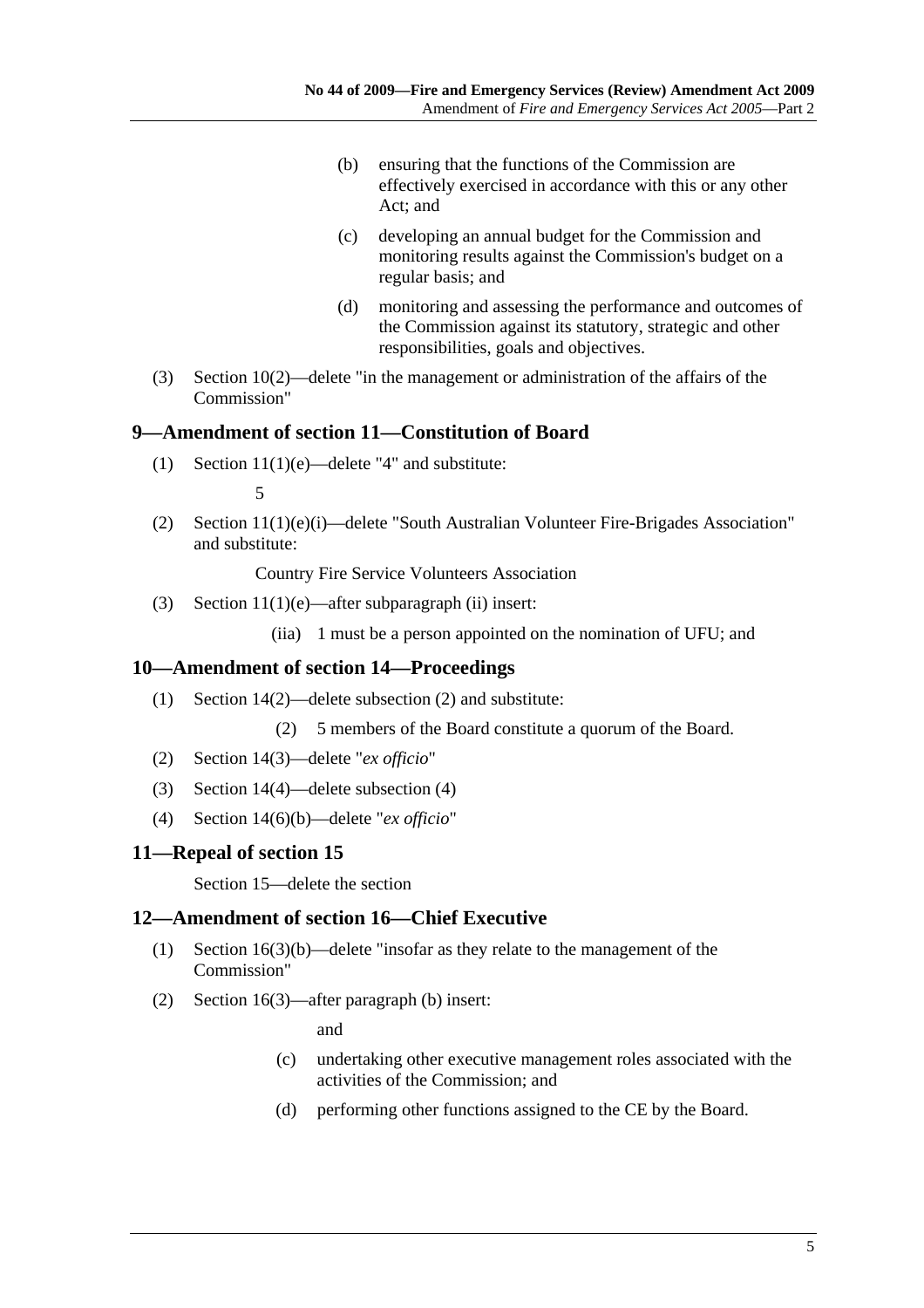## **13—Insertion of section 17A**

After section 17 insert:

#### **17A—Workforce plans**

For the purposes of appointments to the staff of the Commission under this Division—

- (a) the CE of the Commission must, at least once in every year, submit a workforce plan for approval by the Commission; and
- (b) the Commission may approve a workforce plan submitted by the CE of the Commission without amendment, or with any amendments determined by the Commission after consultation with the CE of the Commission; and
- (c) the CE of the Commission must not make an appointment under this Division unless it accords with the workforce plan last approved by the Commission.

### **14—Substitution of Part 2 Division 5**

Part 2 Division 5—delete Division 5 and substitute:

## **Division 5—Committees**

#### **19—Committees**

- (1) The Commission must establish a committee to provide advice to the Commission in respect of—
	- (a) matters related to the employees of emergency services organisations; and
	- (b) matters related to volunteers with emergency services organisations; and
	- (c) other matters referred to the committee by the Commission,

and may establish any other committees (including advisory committees) that the Commission thinks fit.

- (2) Subject to any direction of the Minister, the membership of a committee will be determined by the Commission.
- (3) A committee may, but need not, consist of, or include, members of the Board.
- (4) The procedures to be observed in relation to the conduct of the business of a committee will be—
	- (a) as prescribed by the regulations;
	- (b) insofar as the procedure is not determined under paragraph (a)—as determined by the Commission;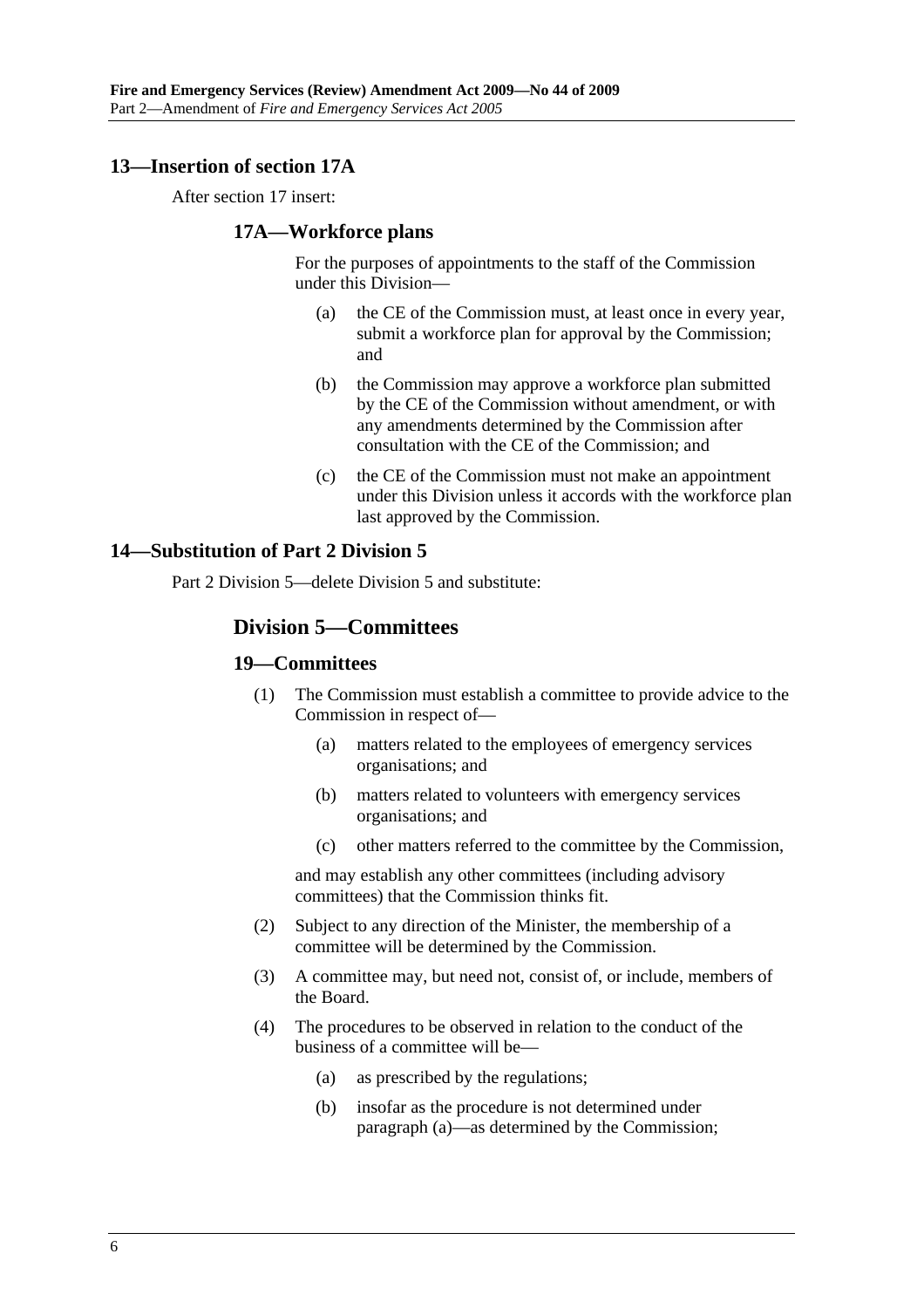(c) insofar as the procedure is not determined under paragraph (a) or (b)—as determined by the relevant committee.

## **15—Amendment of section 42—Powers**

- (1) Section 42—after subsection (4) insert:
	- (4a) A member of SAMFS must, before taking any prescribed action with respect to prescribed land, or property on prescribed land—
		- (a) consult with the owner or person in charge of the prescribed land if that person is in the presence of, or may be immediately contacted by, the member of SAMFS; and
		- (b) if the prescribed action would affect a government reserve, take into account any relevant provisions of a management plan for the reserve that have been brought to the attention of the member.
	- (4b) The Chief Officer must take steps to have any relevant provisions of a management plan for a government reserve brought to the attention of members of SAMFS who might exercise powers under this section with respect to the reserve.
- (2) Section 42—after subsection (6) insert:
	- (6a) In this section—

#### *government reserve* means—

- (a) a forest reserve; or
- (b) a reserve administered under the *National Parks and Wildlife Act 1972*; or
- (c) any other land of a kind brought within the ambit of this definition by the regulations;

*prescribed action* means the exercise of a power under this section that would result in damage to, or destruction of, property or cause pecuniary loss to any person;

#### *prescribed land* means—

- (a) a government reserve; or
- (b) any other land of a kind brought within the ambit of this definition by the regulations.

## **16—Amendment of section 48—Suspension pending hearing of complaint**

Section 48(2)—delete "District Court" and substitute:

Industrial Relations Commission

#### **17—Amendment of section 49—Appeals**

Section 49(1)—delete "District Court" and substitute:

Industrial Relations Commission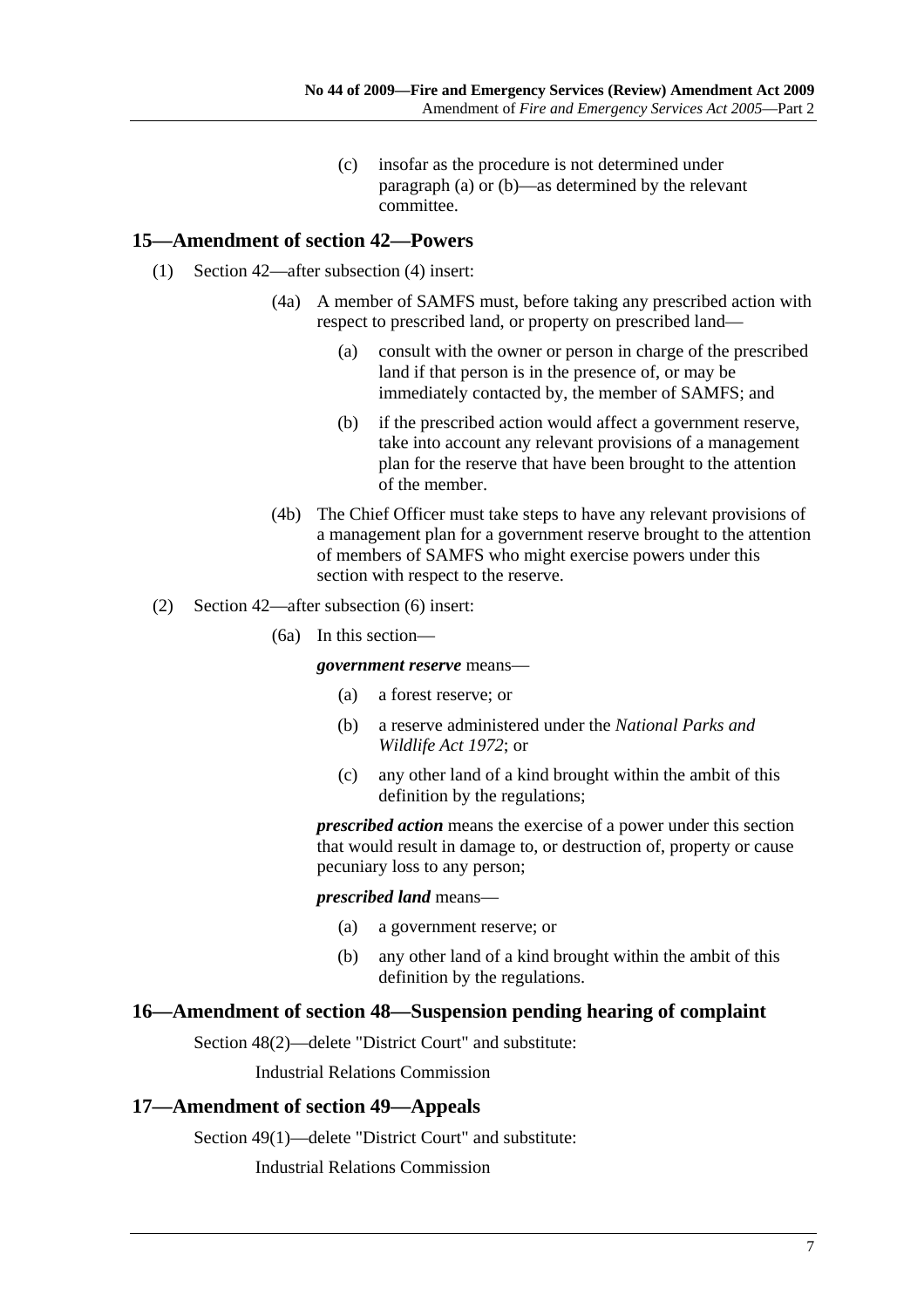## **18—Amendment of section 50—Representation of parties**

(1) Section 50(1)—delete "District Court" and substitute:

Industrial Relations Commission

 (2) Section 50(2)—delete "District Court" and substitute: Industrial Relations Commission

#### **19—Amendment of section 51—Participation of assessors in appeals**

Section 51—delete "District Court" and substitute:

Industrial Relations Commission

#### **20—Repeal of section 56**

Section 56—delete the section

### **21—Amendment of section 68—Establishment of SACFS**

- (1) Section 68(2)—delete "prescribed by the regulations or"
- (2) Section 68(8) to (14)—delete subsections (8) to (14) (inclusive) and substitute:
	- (8) The Chief Officer must, before determining to dissolve an SACFS organisation, undertake the consultation, and comply with any other requirement, prescribed by the regulations.

## **22—Amendment of section 69—Country Fire Service Volunteers Association**

Section 69(1)—delete "South Australian Volunteer Fire-Brigades Association" and substitute:

Country Fire Service Volunteers Association

#### **23—Substitution of Part 4 Division 7**

Part 4 Division 7—delete Division 7 and substitute:

## **Division 7—Fire prevention authorities—country areas and urban bushfire risk areas**

## **Subdivision 1—State Bushfire Coordination Committee**

#### **71—State Bushfire Coordination Committee**

- (1) The *State Bushfire Coordination Committee* is established.
- (2) The State Bushfire Coordination Committee consists of—
	- (a) the Chief Officer of SACFS (*ex officio*) (who will be the presiding member of the committee); and
	- (b) the following members, appointed by the Governor:
		- (i) 1 officer of SAMFS, nominated by SAMFS;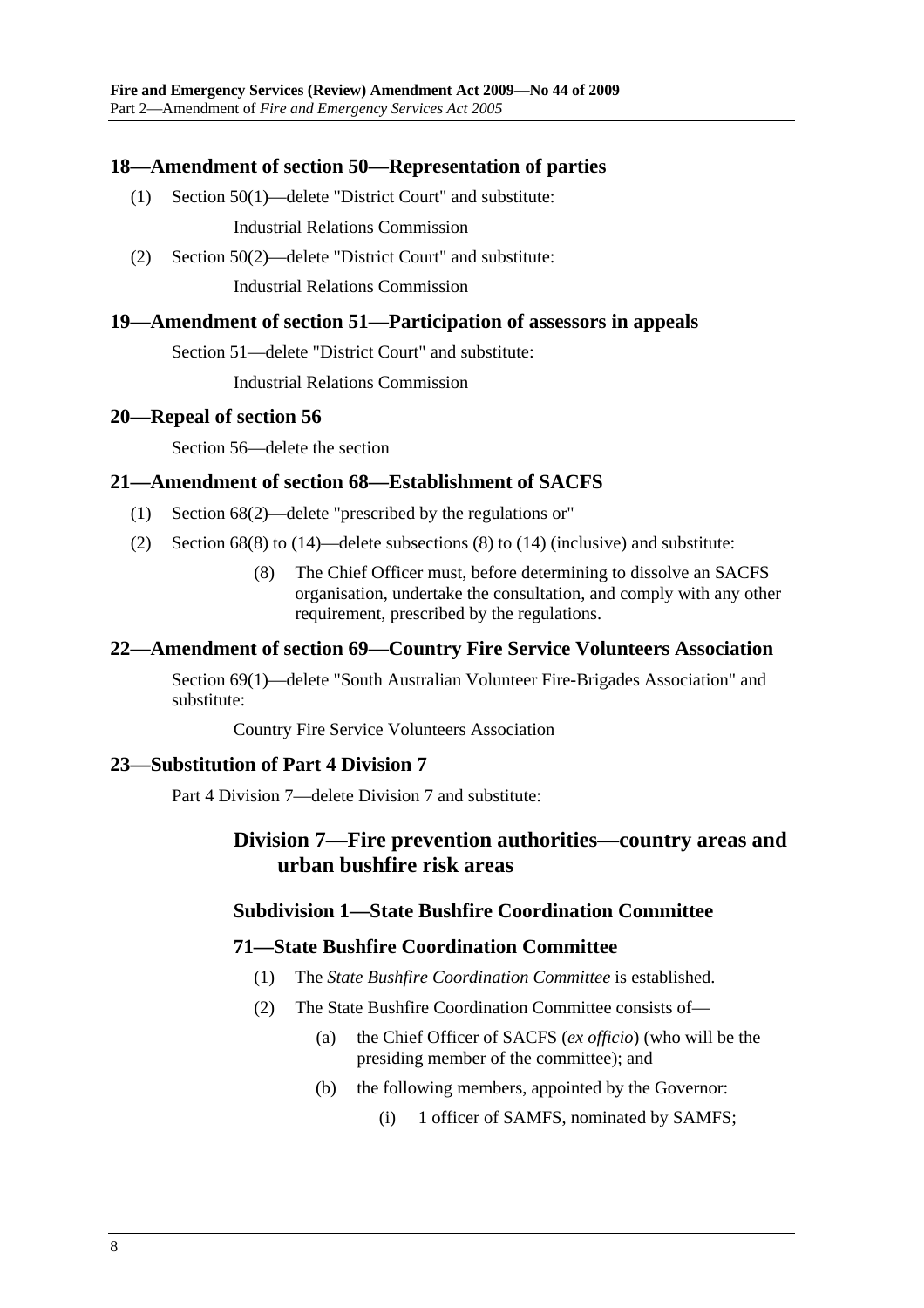- (ii) 1 officer of SACFS (not being an officer who holds office as a volunteer member of SACFS), nominated by SACFS;
- (iii) 1 volunteer member of SACFS, nominated by the Country Fire Service Volunteers Association;
- (iv) 1 police officer, nominated by South Australia Police;
- (v) 1 officer of the administrative unit of the Public Service primarily responsible for assisting the relevant Minister in the administration of the *National Parks and Wildlife Act 1972*, nominated by the Chief Executive of that administrative unit;
- (vi) 1 officer of the South Australian Forestry Corporation, nominated by the South Australian Forestry Corporation;
- (vii) 1 officer of the administrative unit of the Public Service primarily responsible for assisting the relevant Minister in the administration of the *Highways Act 1926*, nominated by the Chief Executive of that administrative unit;
- (viii) 1 officer of the administrative unit of the Public Service primarily responsible for assisting the relevant Minister in the administration of the *Electricity Act 1996*, nominated by the Chief Executive of that administrative unit;
- (ix) 1 officer of the administrative unit of the Public Service primarily responsible for assisting the relevant Minister in the administration of the *Development Act 1993* with experience in development in bushfire prone areas, nominated by the Chief Executive of that administrative unit;
- $(x)$  1 officer of the administrative unit of the Public Service primarily responsible for assisting the relevant Minister in the administration of primary industry in the State, nominated by the Chief Executive of that administrative unit;
- (xi) 1 officer of the South Australian Water Corporation, nominated by the South Australian Water Corporation;
- (xii) 1 person nominated by the Bureau of Meteorology;
- (xiii) 1 person nominated by the LGA;
- (xiv) 1 person nominated by the Native Vegetation Council;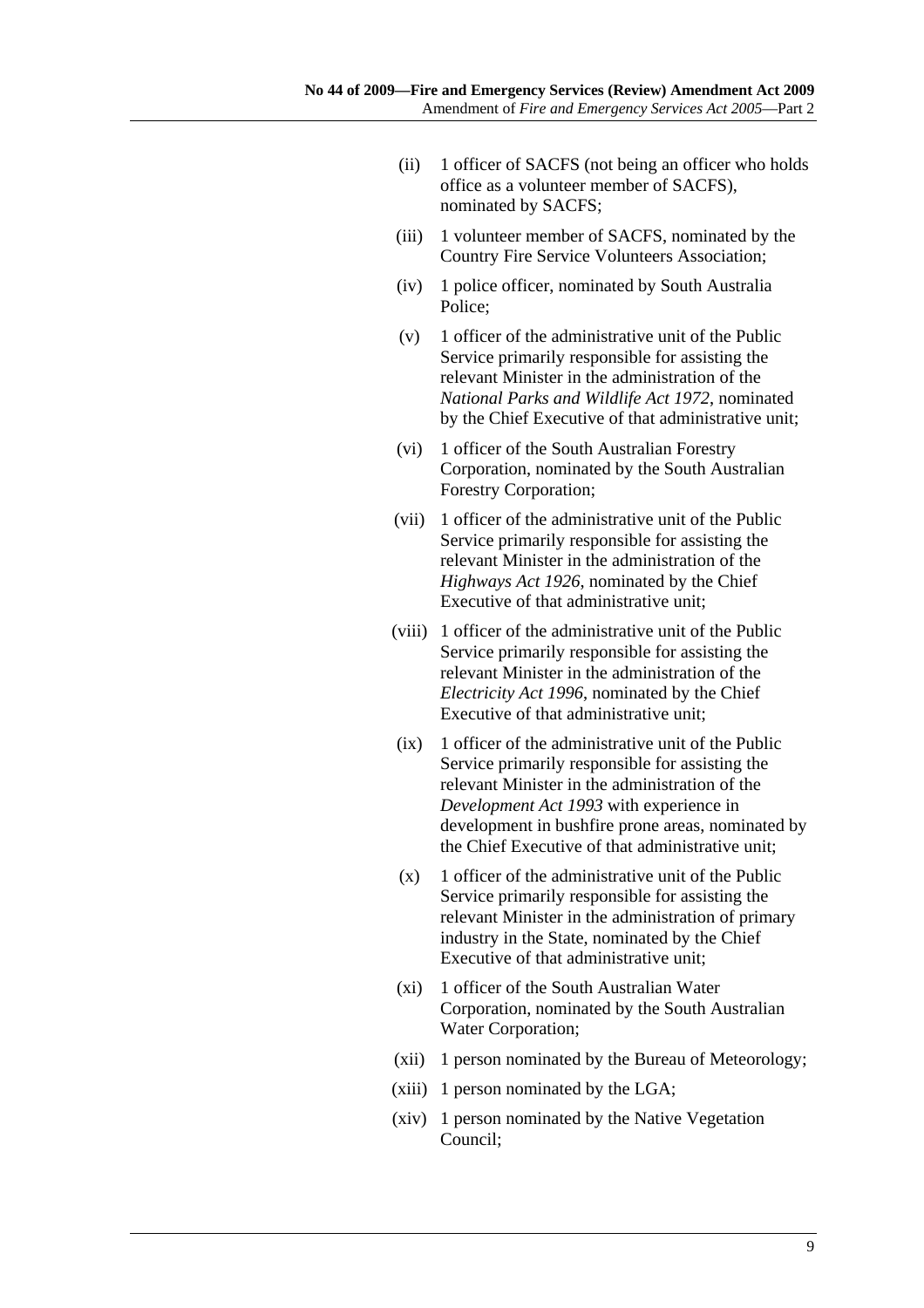- (xv) 1 person nominated by the Outback Areas Community Development Trust;
- (xvi) 1 person nominated by the Natural Resources Management Council;
- (xvii) 1 person nominated by the South Australian Farmers Federation Incorporated;
- (xviii) 1 person nominated by the Conservation Council of South Australia Incorporated.
- (3) Each member of the State Bushfire Coordination Committee must have experience in an area that is relevant to bushfire prevention or management.
- (4) An appointed member of the State Bushfire Coordination Committee will be appointed for a term not exceeding 3 years and on such conditions as the Governor determines and, at the expiration of a term of appointment, is eligible for reappointment.
- (5) The Governor may remove an appointed member from office—
	- (a) for a breach of, or non-compliance with, a condition of appointment; or
	- (b) for mental or physical incapacity to carry out official duties satisfactorily; or
	- (c) for neglect of duty; or
	- (d) for misconduct.
- (6) The office of an appointed member becomes vacant if the member—
	- (a) dies; or
	- (b) completes a term of office and is not reappointed; or
	- (c) resigns by written notice to the Minister; or
	- (d) is removed from office under subsection (5).
- (7) On the office of a member becoming vacant, a person must be appointed in accordance with this Act to the vacant office.
- (8) The Governor may appoint a suitable person to be a deputy of a member of the State Bushfire Coordination Committee.
- (9) 10 members constitute a quorum of the State Bushfire Coordination Committee.
- (10) The State Bushfire Coordination Committee must comply with any requirement of the Minister relating to the conduct of its business but otherwise may determine its own procedures.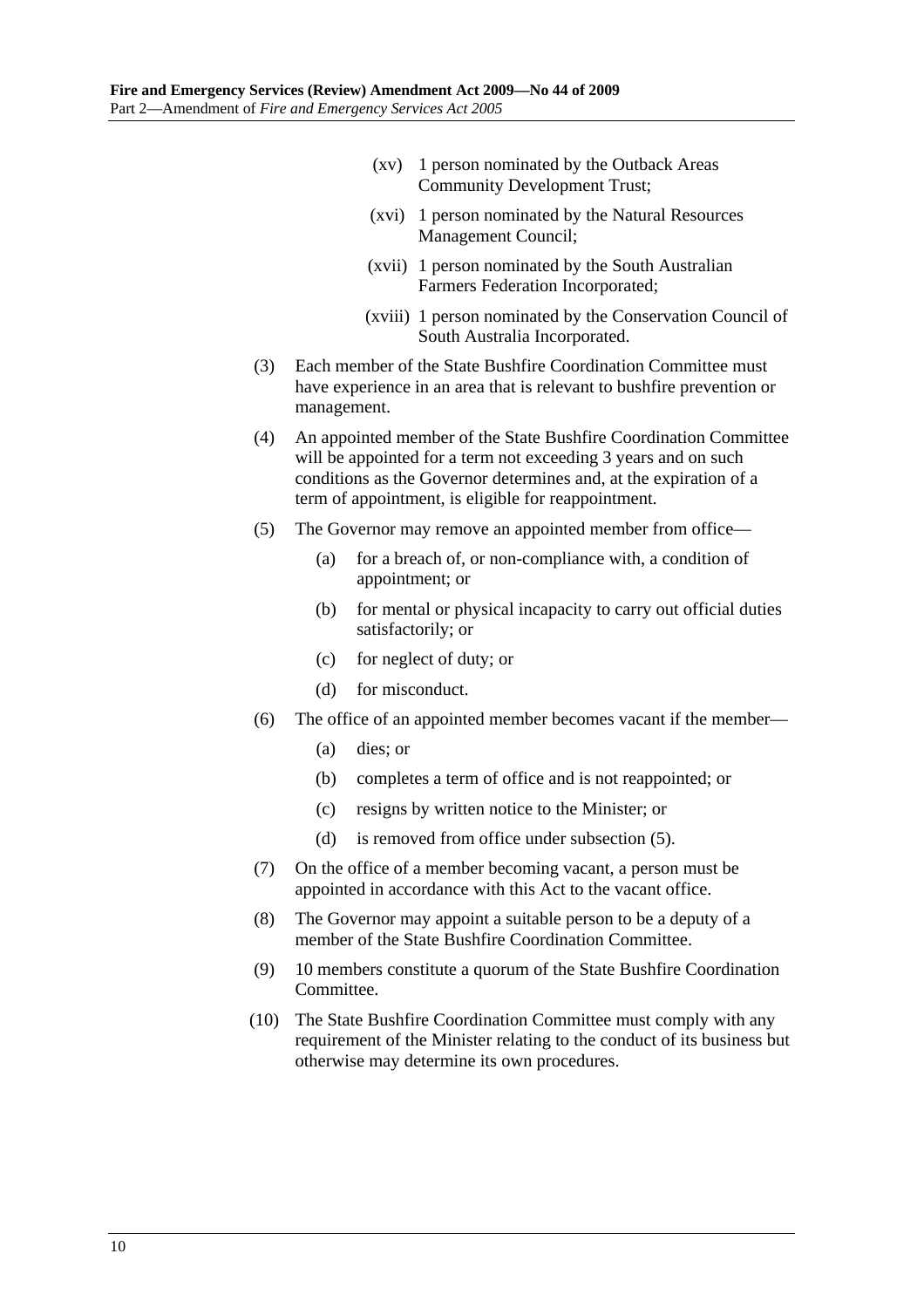### **71A—Functions of State Bushfire Coordination Committee**

- (1) The State Bushfire Coordination Committee has the following functions:
	- (a) to advise the Minister on bushfire prevention in the country and in designated urban bushfire risk areas;
	- (b) to advise the Minister on matters related to bushfire management;
	- (c) as far as is reasonably practicable—to promote the State-wide coordination and integration of policies, practices and strategies relating to bushfire management activities;
	- (d) to provide guidance, direction and advice to bushfire management committees and to resolve any issues that may arise between 2 or more bushfire management committees;
	- (e) to prepare, and to keep under review, the State Bushfire Management Plan and to keep under review the extent to which—
		- (i) Bushfire Management Area Plans; and
		- (ii) policies, practices and strategies adopted or applied by bushfire management committees,

are consistent with the State Bushfire Management Plan;

- (f) to oversee the implementation of the State Bushfire Management Plan and to report to the Minister on any failure or delay in relation to the implementation of the plan;
- (g) to prepare, or initiate the development of, other plans, policies, practices, codes of practice or strategies to promote effective bushfire management within the State;
- (h) to convene forums to discuss bushfire management issues, and to promote public awareness of the need to ensure proper bushfire management within the State;
- (i) at the request of the Minister, or on its own initiative, to provide a report on any matter relevant to bushfire management;
- (j) to carry out any other function assigned to the State Bushfire Coordination Committee under this or any other Act or by the Minister.
- (2) SACFS is responsible for providing an officer of SACFS to undertake the role of Executive Officer of the State Bushfire Coordination Committee.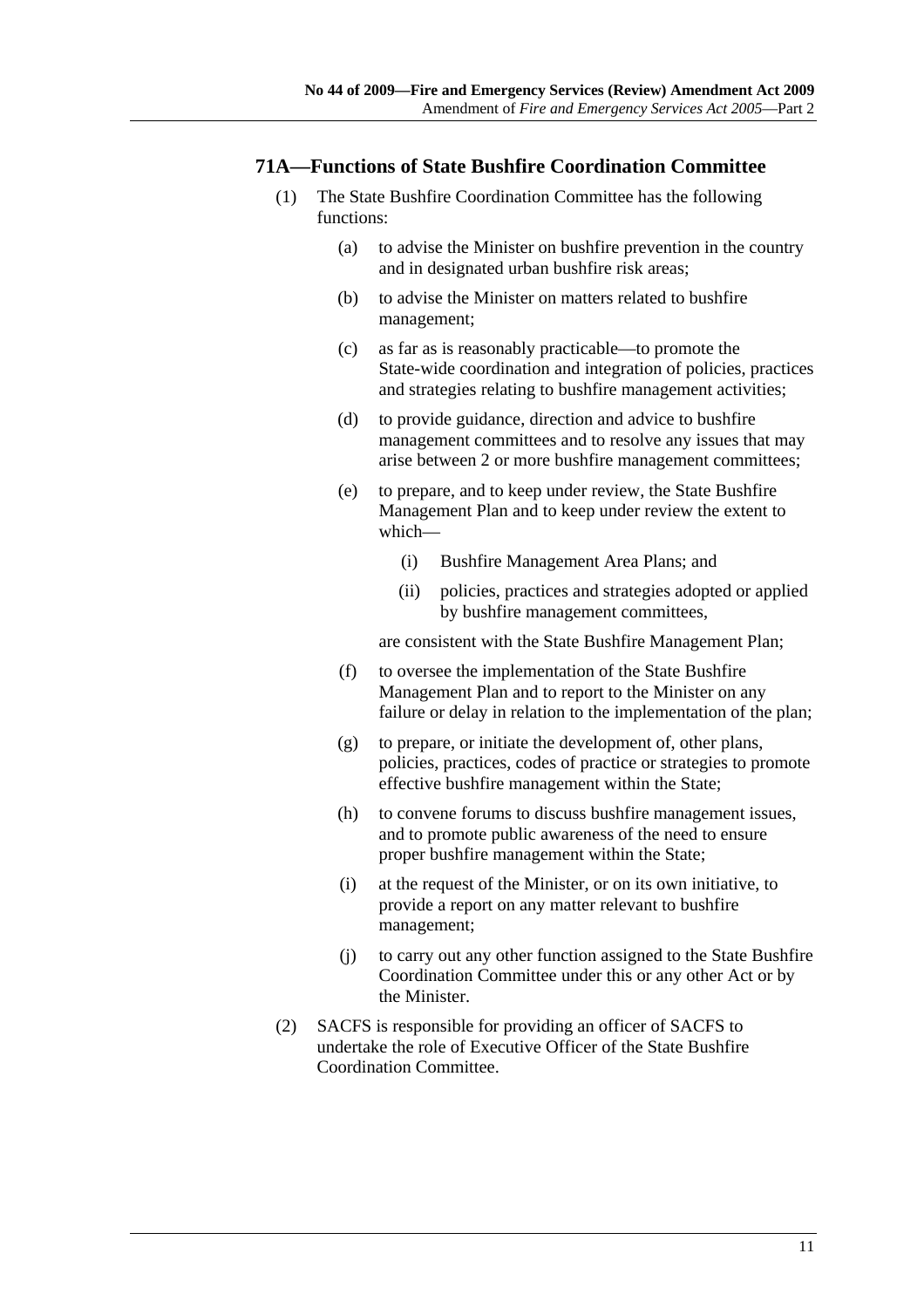(3) The State Bushfire Coordination Committee is, in the performance of its functions, subject to the general direction and control of the Minister (but the Minister cannot give a direction with respect to any advice or recommendation that the State Bushfire Coordination Committee might give or make or with respect to the contents of any report).

## **71B—Power of delegation**

- (1) The State Bushfire Coordination Committee may delegate a function or power of the State Bushfire Coordination Committee under this or any other Act—
	- (a) to a person for the time being holding or acting in a particular office or position; or
	- (b) to any other person or body.
- (2) A delegation under this section—
	- (a) must be by instrument in writing; and
	- (b) may be absolute or conditional; and
	- (c) does not derogate from the ability of the State Bushfire Coordination Committee to act in any matter; and
	- (d) is revocable at will.
- (3) A function or power delegated under this section may, if the instrument of delegation so provides, be further delegated.

## **71C—Use of facilities**

The State Bushfire Coordination Committee may, by arrangement with the relevant body, make use of the services of the staff, equipment or facilities of—

- (a) SACFS; or
- (b) SAMFS; or
- (c) a council; or
- (d) another public authority or entity.

#### **71D—Validity of acts**

An act or proceeding of the State Bushfire Coordination Committee is not invalid by reason only of a vacancy in its membership or a defect in the appointment of a member.

#### **71E—Annual reports**

The State Bushfire Coordination Committee must, on or before 31 August in each year, provide to SACFS a report on the activities of the State Bushfire Coordination Committee and each bushfire management committee during the preceding financial year (and need not provide a report under section 6A of the *Public Sector Management Act 1995*).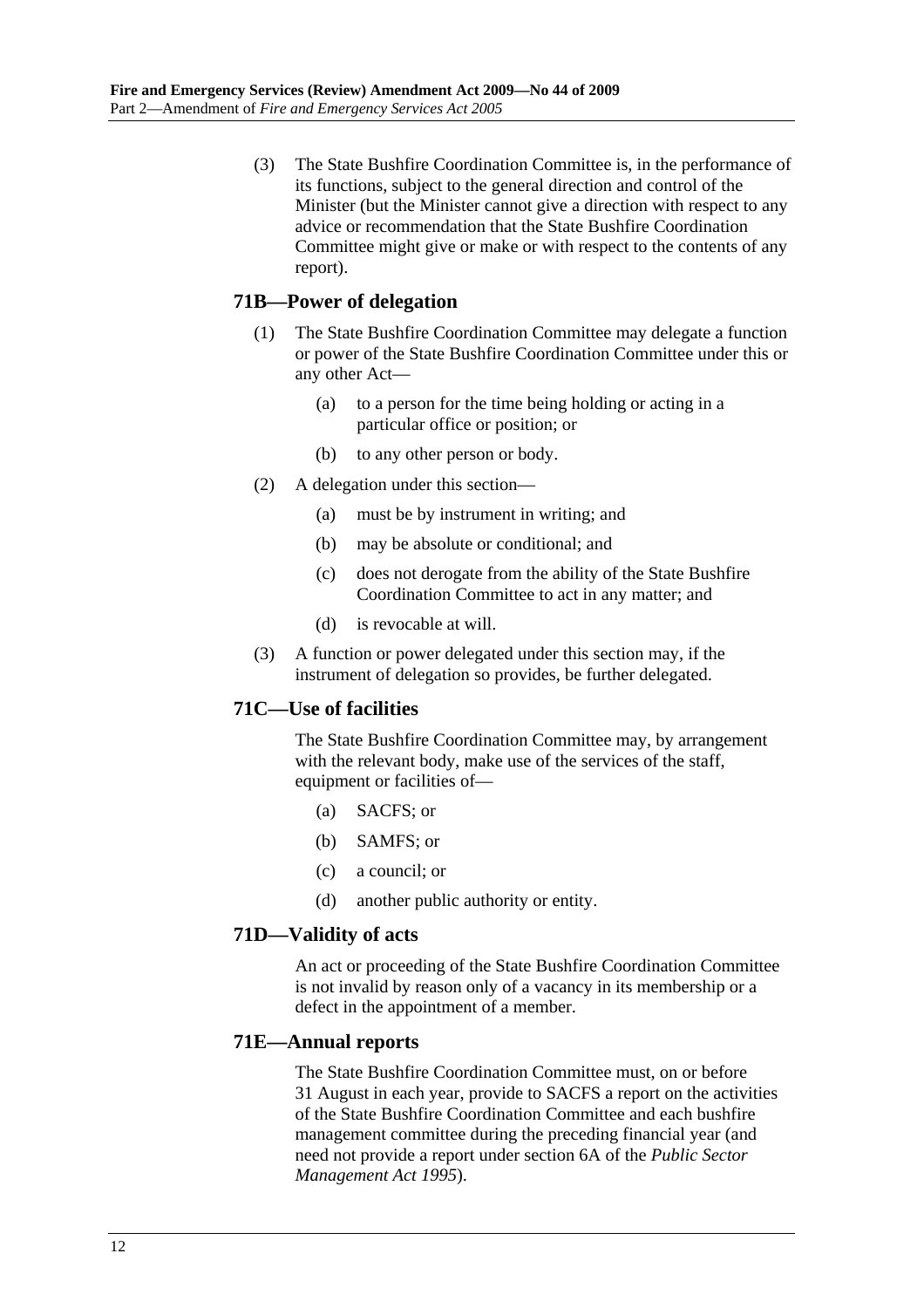## **71F—Specific reports**

- (1) The Minister or the Commission may, by written notice to the State Bushfire Coordination Committee, require the State Bushfire Coordination Committee to provide to the Minister or the Commission, within a period stated in the notice or at stated intervals, any report or reports relating to the performance, exercise or discharge of any aspect of its functions, powers or responsibilities, as the Minister or the Commission (as the case may be) thinks fit.
- (2) If a requirement is imposed under subsection (1), the State Bushfire Coordination Committee must cause a statement of the fact of the imposition of the requirement to be published in its next annual report.

### **Subdivision 2—Bushfire management committees**

#### **72—Establishment of bushfire management areas**

- (1) The Governor may, by proclamation made on the recommendation of the State Bushfire Coordination Committee, divide the State into *bushfire management areas*.
- (2) The State Bushfire Coordination Committee must, in formulating a recommendation for the purposes of subsection (1)—
	- (a) give attention to the nature and form of the natural environment; and
	- (b) take into account local government boundaries or areas and Natural Resources Management regions.
- (3) The Governor may, by subsequent proclamation made on the recommendation of the State Bushfire Coordination Committee—
	- (a) vary the boundaries of any bushfire management area;
	- (b) abolish a bushfire management area (on the basis that a new division is to occur).

#### **72A—Establishment of bushfire management committees**

- (1) The State Bushfire Coordination Committee must establish a bushfire management committee for each bushfire management area.
- (2) The composition of a bushfire management committee will be determined by the State Bushfire Coordination Committee after consultation with the Minister (and the State Coordination Bushfire Committee will then make appointments to the committee).
- (3) A member of a bushfire management committee will be appointed for a term determined by the State Bushfire Coordination Committee on conditions approved by the Minister and, at the expiration of a term of appointment, is eligible for reappointment.
- (4) The State Bushfire Coordination Committee may remove a member of a bushfire management committee from office for any reasonable cause.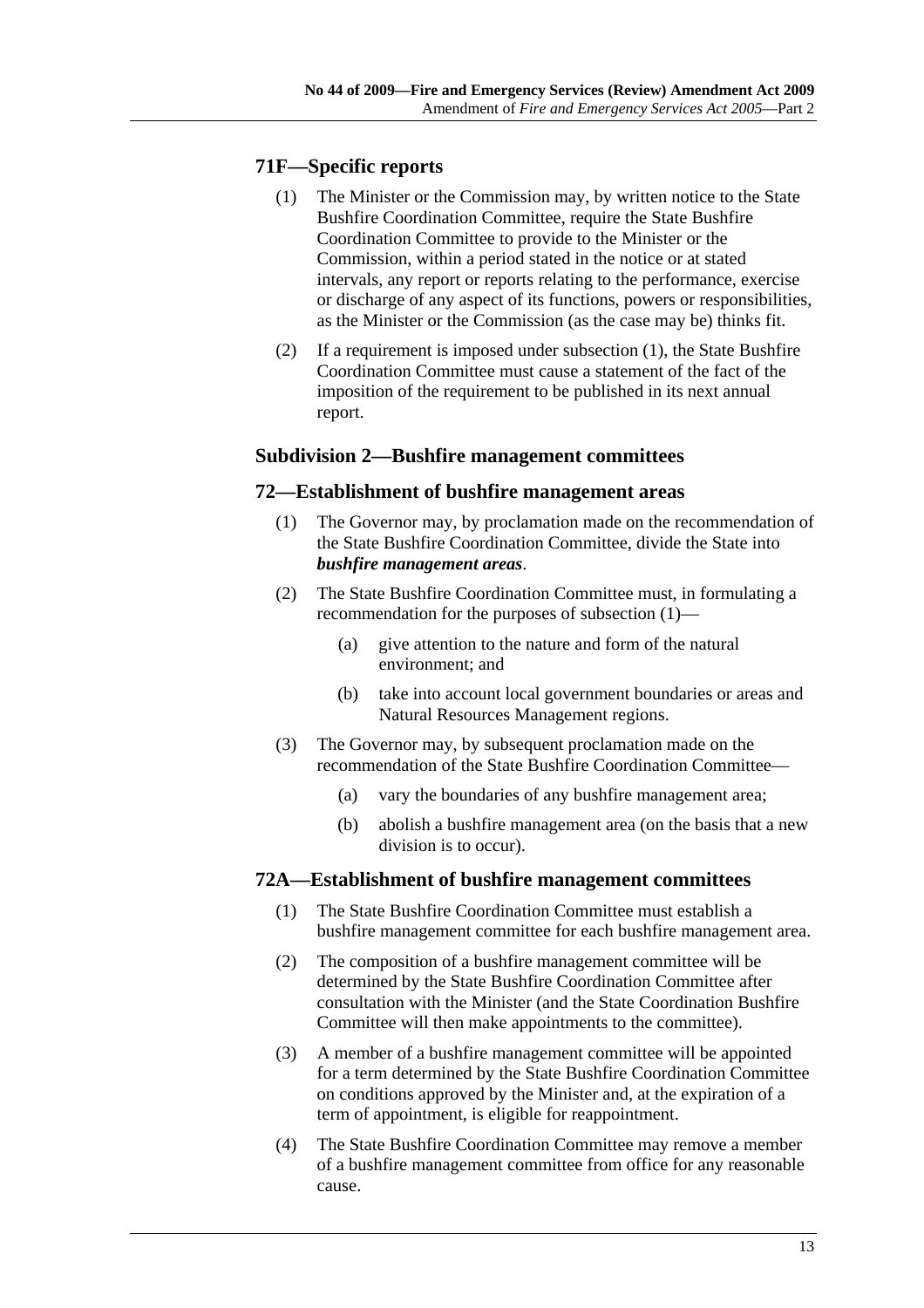- (5) The office of a member of a bushfire management committee becomes vacant if the member—
	- (a) dies; or
	- (b) completes a term of office and is not reappointed; or
	- (c) resigns by written notice to the State Bushfire Coordination Committee; or
	- (d) is removed from office under subsection (4).
- (6) On the office of a member becoming vacant, a person must be appointed in accordance with this Act to the vacant office.
- (7) The State Bushfire Coordination Committee may appoint a suitable person to be a deputy of a member of a bushfire management committee.
- (8) The State Bushfire Coordination Committee will determine the quorum of a bushfire management committee.
- (9) A bushfire management committee must comply with any requirement of the State Bushfire Coordination Committee relating to the conduct of its business but otherwise may determine its own procedures.

#### **72B—Functions of bushfire management committees**

- (1) A bushfire management committee has the following functions:
	- (a) to advise the State Bushfire Coordination Committee on bushfire prevention in its area;
	- (b) to promote the coordination of policies, practices and strategies relating to bushfire management activities within its area;
	- (c) to prepare, and to keep under review, a Bushfire Management Area Plan for its area, and to ensure that this plan is consistent with the State Bushfire Management Plan;
	- (d) to oversee the implementation of its Bushfire Management Area Plan and to report to the State Bushfire Coordination Committee or, if it thinks fit, to the Minister, on any failure or delay in relation to the implementation of the plan;
	- (e) to prepare, or initiate the development of, other plans, policies, practices or strategies to promote effective bushfire management within its area;
	- (f) to convene local or regional forums to discuss issues associated with bushfire management within its area, and to work with local communities to promote and improve effective bushfire management;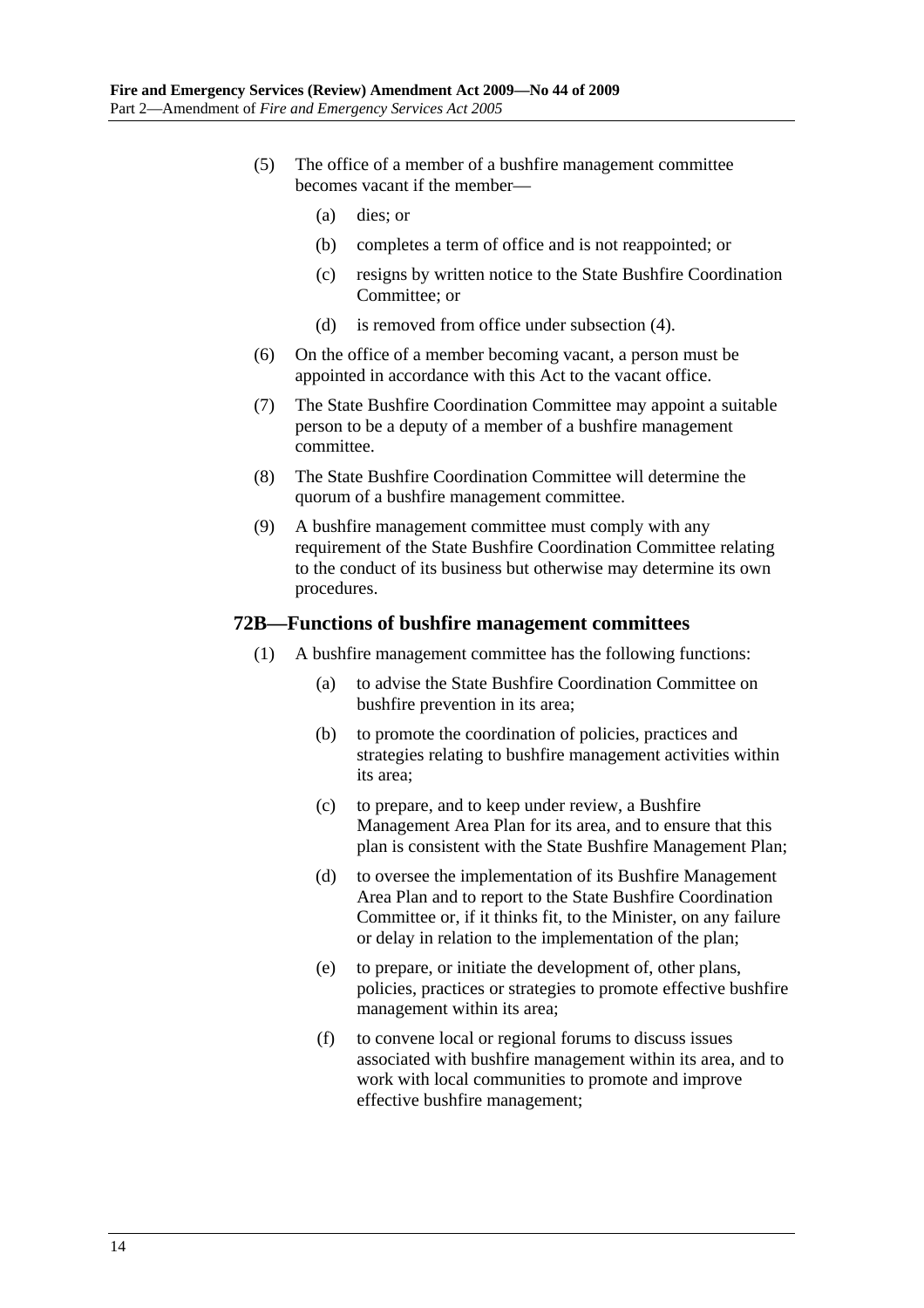- (g) at the request of the Minister or the State Bushfire Coordination Committee, or on its own initiative, to provide a report on any matter relevant to bushfire management within its area;
- (h) to carry out any other function assigned to the bushfire management committee under this or any other Act, by the Minister or by the State Bushfire Coordination Committee.
- (2) SACFS is responsible for providing an officer of SACFS to undertake the role of Executive Officer of a bushfire management committee.
- (3) A bushfire management committee is, in the performance of its functions, subject to the control and direction of the State Bushfire Coordination Committee.

### **72C—Power of delegation**

- (1) A bushfire management committee may delegate a function or power of the bushfire management committee under this or any other Act—
	- (a) to a person for the time being holding or acting in a particular office or position; or
	- (b) to any other person or body.
- (2) A delegation under this section—
	- (a) must be by instrument in writing; and
	- (b) may be absolute or conditional; and
	- (c) does not derogate from the ability of the regional bushfire management committee to act in any matter; and
	- (d) is revocable at will.
- (3) A function or power delegated under this section may, if the instrument of delegation so provides, be further delegated.

#### **72D—Use of facilities**

A bushfire management committee may, by arrangement with the relevant body, make use of the services of the staff, equipment or facilities of—

- (a) SACFS; or
- (b) SAMFS; or
- (c) a council; or
- (d) another public authority or entity.

#### **72E—Validity of acts**

An act or proceeding of a bushfire management committee is not invalid by reason only of a vacancy in its membership or a defect in the appointment of a member.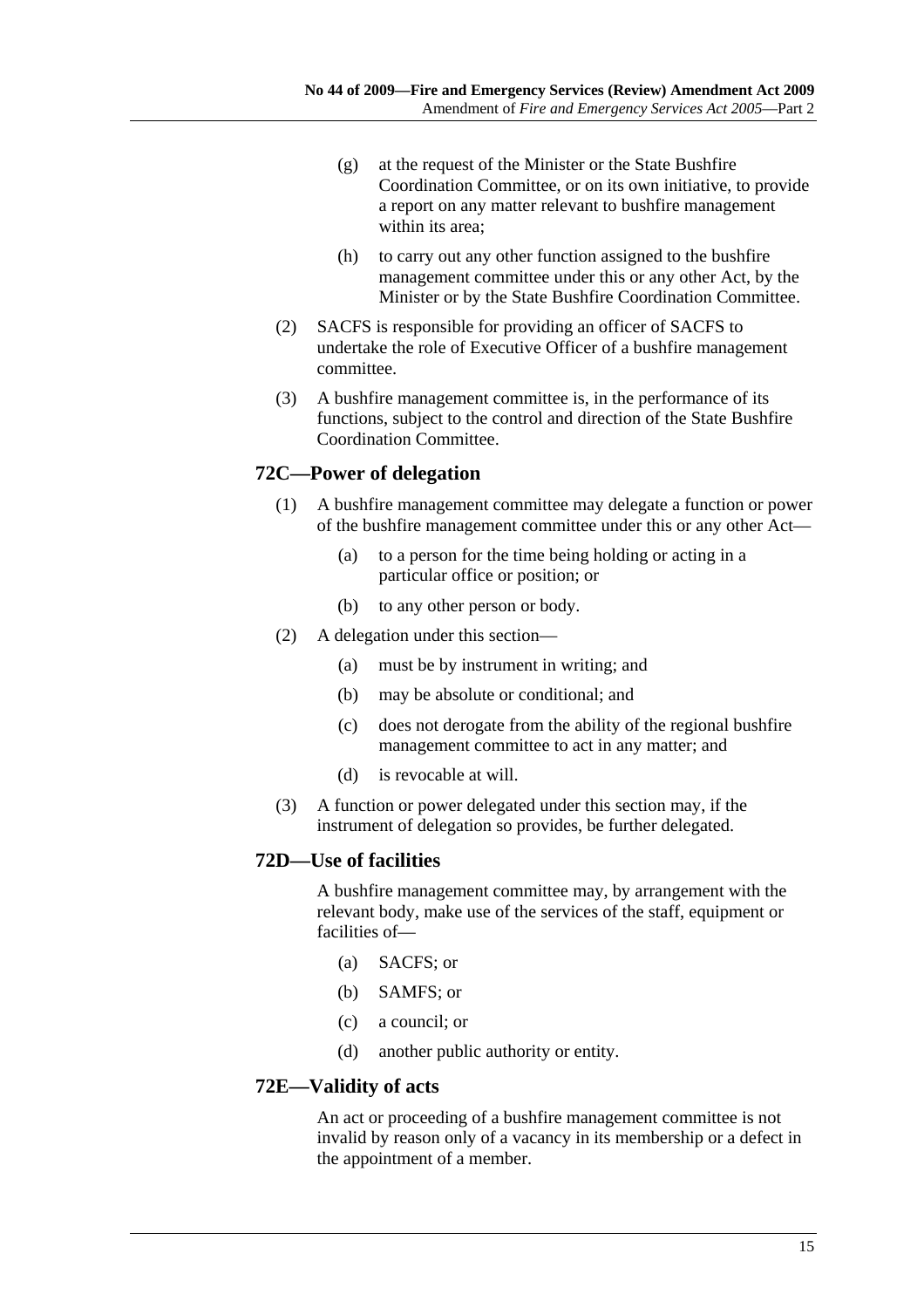## **Division 7A—Bushfire management plans**

#### **73—State Bushfire Management Plan**

- (1) The State Bushfire Coordination Committee must prepare and maintain a plan to be called the *State Bushfire Management Plan*.
- (2) The plan is to set out principles, policies and standards for bushfire management in the State from a high-level or strategic perspective.
- (3) The primary purpose of the plan is to identify major bushfire risks in the State and recommend appropriate action that will provide protection to life, property and the environment from the effects of bushfires.
- (4) Without limiting subsection (2), the plan must—
	- (a) set out principles to be applied in achieving appropriate levels of hazard reduction for bushfire management; and
	- (b) outline strategies to achieve the State-wide coordination and integration of bushfire management activities; and
	- (c) set standards or requirements that must be applied or observed in the preparation and implementation of Bushfire Management Area Plans; and
	- (d) include or address other matters prescribed by the regulations or specified by the Minister after consultation with the Chief Officer of SACFS.
- (5) The State Bushfire Coordination Committee must review the plan at least once in every 4 years.
- (6) Subject to subsection (7), the State Bushfire Coordination Committee may amend the plan at any time.
- (7) The State Bushfire Coordination Committee must, in relation to any proposal to create or amend the plan—
	- (a) prepare a draft of the proposal; and
	- (b) take reasonable steps to consult with—
		- (i) the Chief Officer of SACFS; and
		- (ii) the Chief Officer of SAMFS; and
		- (iii) any Government Department or agency designated by the Minister from time to time for the purposes of this subsection; and
		- (iv) the LGA; and
		- (v) the Natural Resources Management Council; and
		- (vi) the South Australian Farmers Federation Incorporated; and
		- (vii) the Conservation Council of South Australia Incorporated; and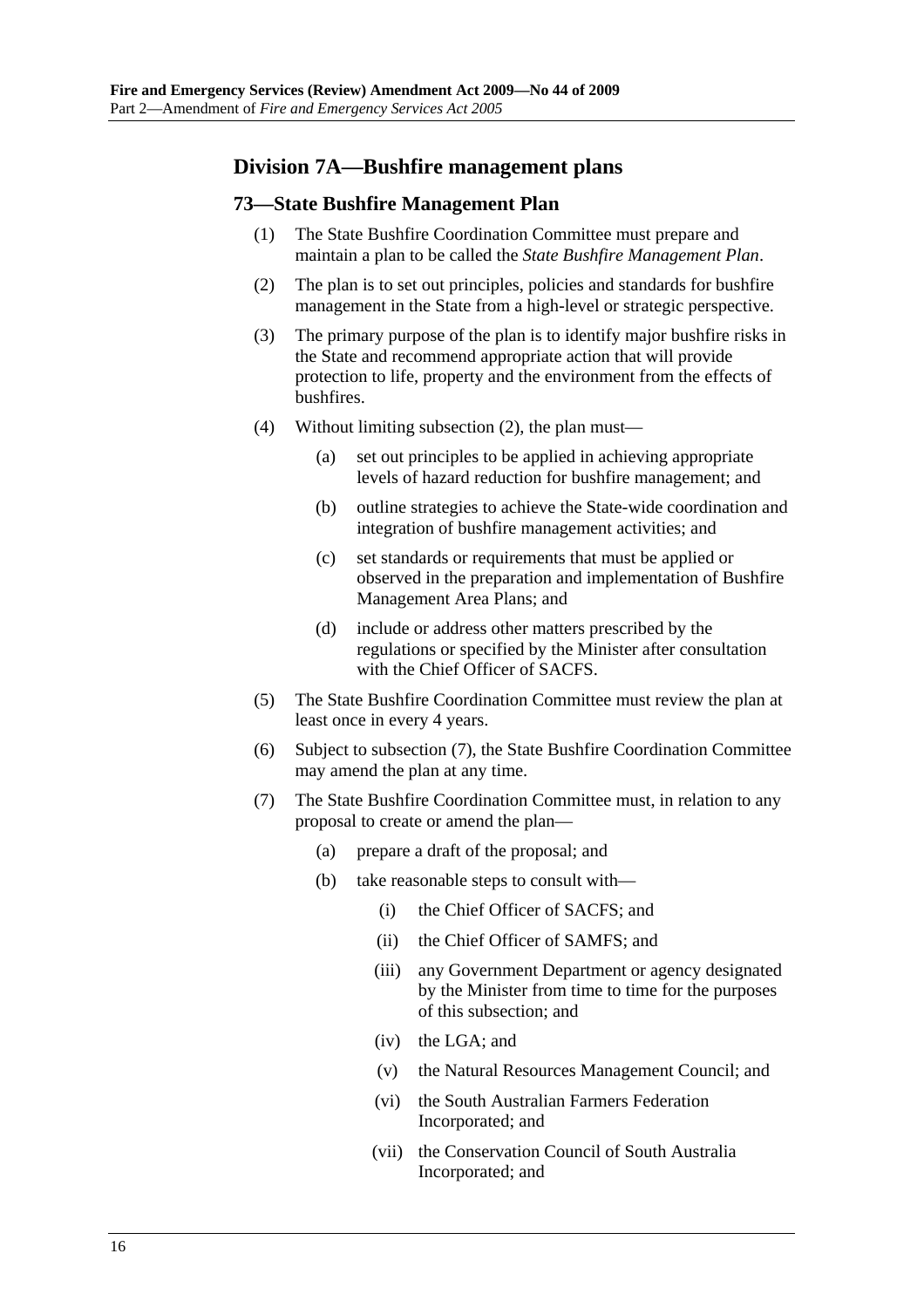(viii) any other person or body, or person or body of a class, prescribed by the regulations for the purposes of this subsection,

in relation to the proposal; and

- (c) by public notice, give notice of the place or places at which copies of the draft are available for inspection (without charge) and purchase and invite interested persons to make written representations on the proposal within a period specified by the State Bushfire Coordination Committee.
- (8) Subsection (7) does not apply in relation to an amendment that is being made—
	- (a) in order to ensure that the plan is consistent with any plan, policy or strategy—
		- (i) that has been prepared, adopted or applied under another Act; and
		- (ii) that falls within a class prescribed by the regulations for the purposes of this paragraph; or
	- (b) in order to remove or replace information in the plan that has been superseded by information that is more reliable or up-to-date; or
	- (c) in order to make a change in form; or
	- (d) in any other prescribed circumstance.
- (9) The plan, and any amendments to the plan, have no force or effect until approved by the Minister after consultation with the Chief Officer of SACFS and the Chief Officer of SAMFS.
- (10) The plan is an expression of policy and does not in itself affect rights or liabilities (whether of a substantive, procedural or other nature).
- (11) A failure by the State Bushfire Coordination Committee to comply with a requirement of this section cannot be taken to affect the validity of the plan, or any other plan or instrument under this Act.

#### **73A—Bushfire Management Area Plans**

- (1) Each bushfire management committee must prepare and maintain a *Bushfire Management Area Plan* for its area.
- (2) The plan must set out a scheme for bushfire management within its area.
- (3) Without limiting subsection (2), the plan must—
	- (a) identify existing or potential risks to people and communities within its area from bushfire; and
	- (b) outline strategies to achieve appropriate hazard reduction associated with bushfire management within its area, especially through a coordinated and cooperative approach to bushfire prevention and mitigation; and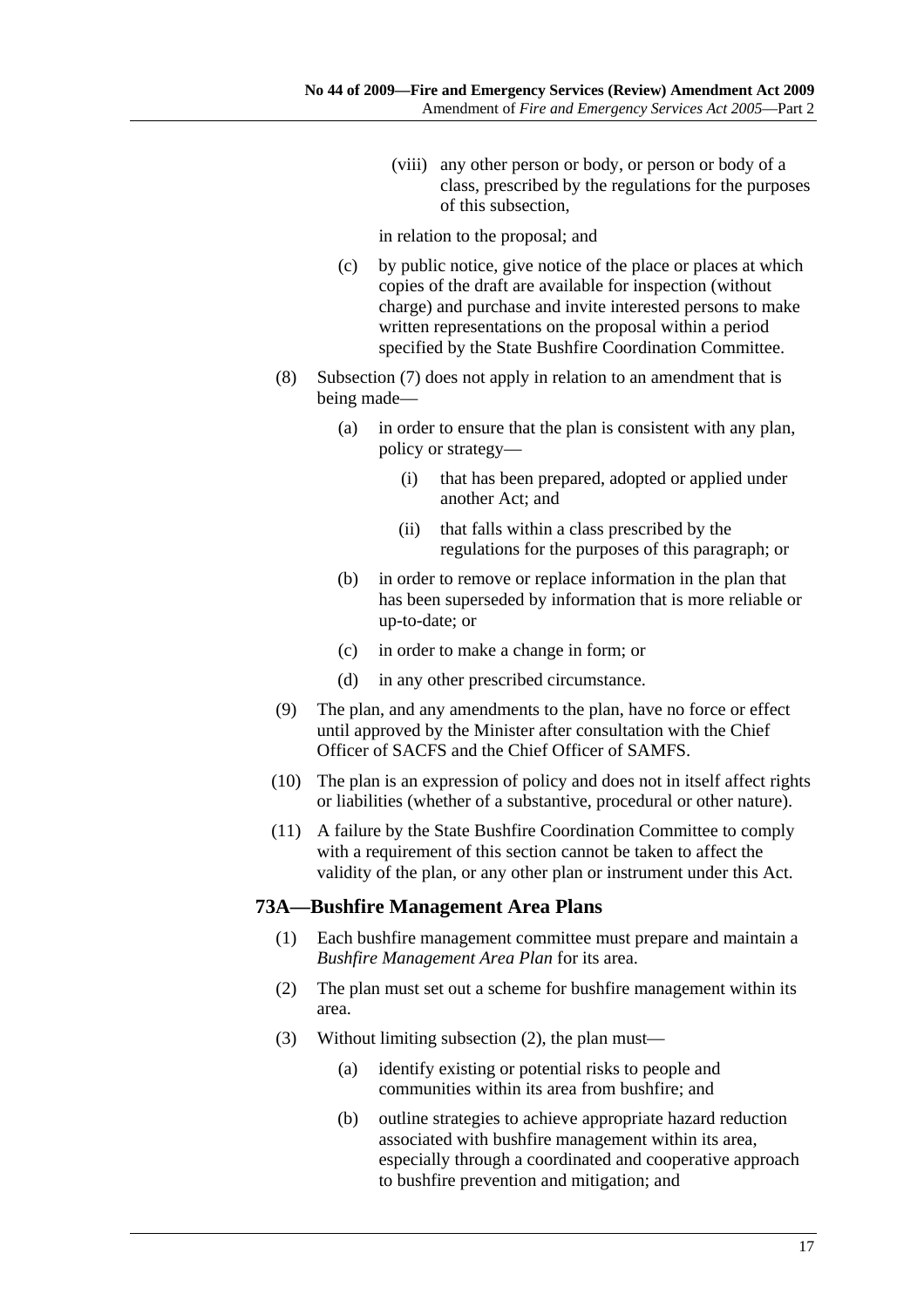- (c) identify action that should be taken by persons, agencies and authorities to achieve appropriate standards of bushfire management within its area; and
- (d) without limiting paragraphs (b) and (c), establish or adopt principles and standards to guide or measure the successful implementation of bushfire management strategies and initiatives; and
- (e) include or address other matters prescribed by the regulations or specified by the State Bushfire Coordination Committee.
- (4) The plan must be consistent with—
	- (a) the State Bushfire Management Plan; and
	- (b) such other plans, policies or strategies as may be prescribed by the regulations for the purposes of this paragraph.
- (5) A bushfire management committee must review its plan—
	- (a) at least once in every 4 years; or
	- (b) at the direction of the State Bushfire Coordination Committee.
- (6) Subject to subsection (7), a bushfire management committee may amend its plan at any time.
- (7) A bushfire management committee must, in relation to a proposal to create or amend its plan—
	- (a) prepare a draft of its proposal; and
	- (b) take reasonable steps to consult with—
		- (i) the State Bushfire Coordination Committee; and
		- (ii) any SACFS organisation specified by the Chief Officer of SACFS; and
		- (iii) any Government Department or agency designated by the Minister from time to time for the purposes of this subsection; and
		- (iv) any council whose area is wholly or partly within the relevant bushfire management area; and
		- (v) any regional NRM board whose region is wholly or partly within the relevant bushfire management area; and
		- (vi) any other person or body, or person or body of a class, prescribed by the regulations for the purposes of this subsection,

in relation to the proposal; and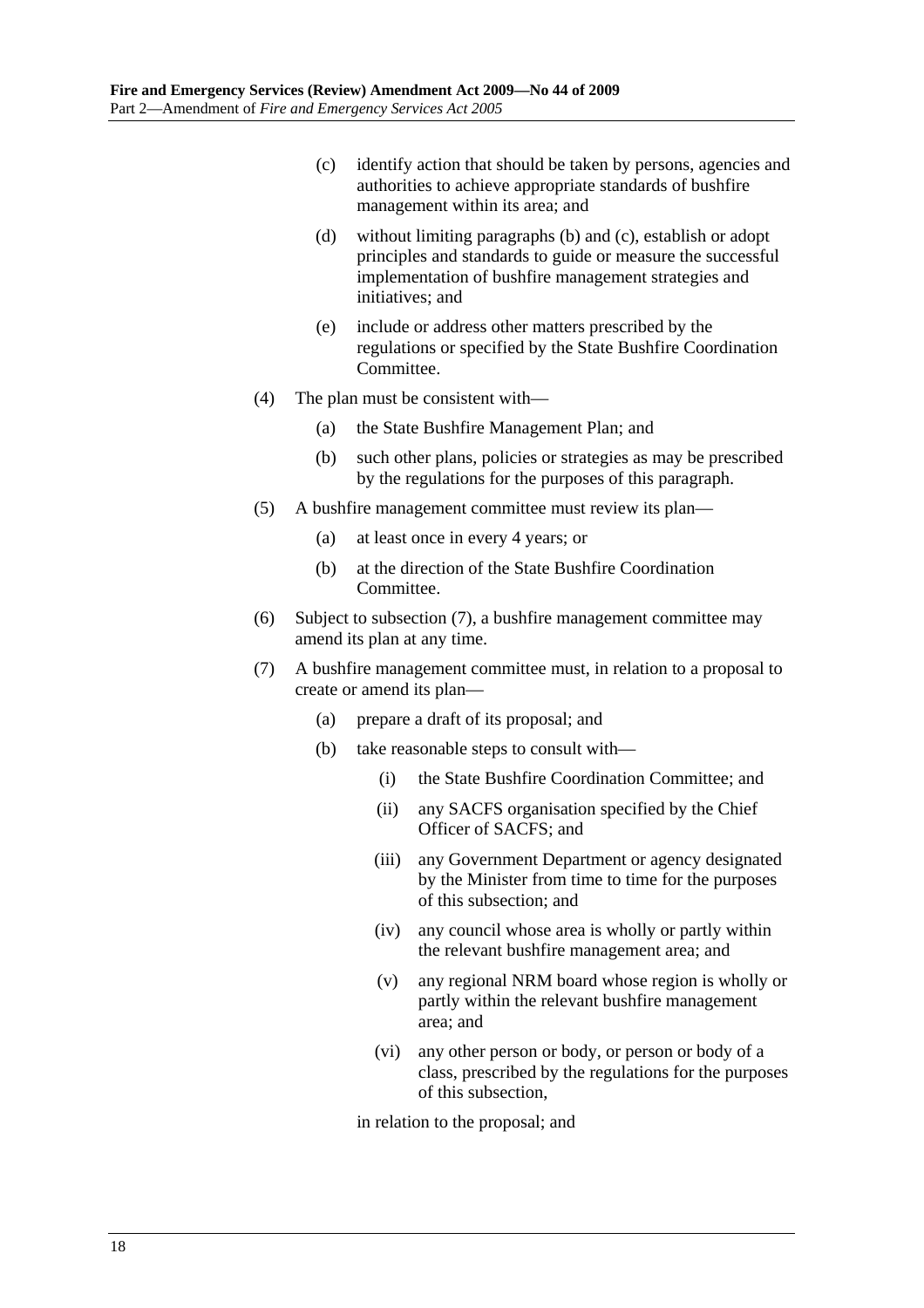- (c) by public notice, give notice of the place or places at which copies of the draft are available for inspection (without charge) and purchase and invite interested persons to make written representations on the proposal within a period prescribed by the regulations.
- (8) Subsection (7) does not apply in relation to an amendment that is being made—
	- (a) in order to ensure that the plan is consistent with a change to the State Bushfire Management Plan; or
	- (b) in order to remove or replace information in the plan that has been superseded by information that is more reliable or up-to-date; or
	- (c) in order to make a change in form; or
	- (d) in any other prescribed circumstance.
- (9) A plan, and any amendments to a plan, have no force or effect until approved by the State Bushfire Coordination Committee.
- (10) The State Bushfire Coordination Committee may, in connection with subsection (9)—
	- (a) approve a plan or amendment when it is furnished to the State Bushfire Coordination Committee;
	- (b) consult the relevant bushfire management committee about any amendment to a proposed plan or amendment that the State Bushfire Coordination Committee considers necessary or appropriate and then approve the plan or amendment with amendment;
	- (c) refer a plan or amendment back to the relevant bushfire management committee for further consideration.
- (11) A plan is an expression of policy and does not in itself affect rights or liabilities (whether of a substantive, procedural or other nature).
- (12) A failure by a bushfire management committee to comply with a requirement under this section cannot be taken to affect the validity of a plan, or any other plan or instrument under this Act.

#### **24—Amendment of section 78—Fire danger season**

Section 78(2)—delete "the appropriate regional bushfire prevention committee or committees" and substitute:

the appropriate bushfire management committee or committees

#### **25—Amendment of section 79—Fires during fire danger season**

(1) Section 79(1), expiation fee provision—delete the expiation fee provision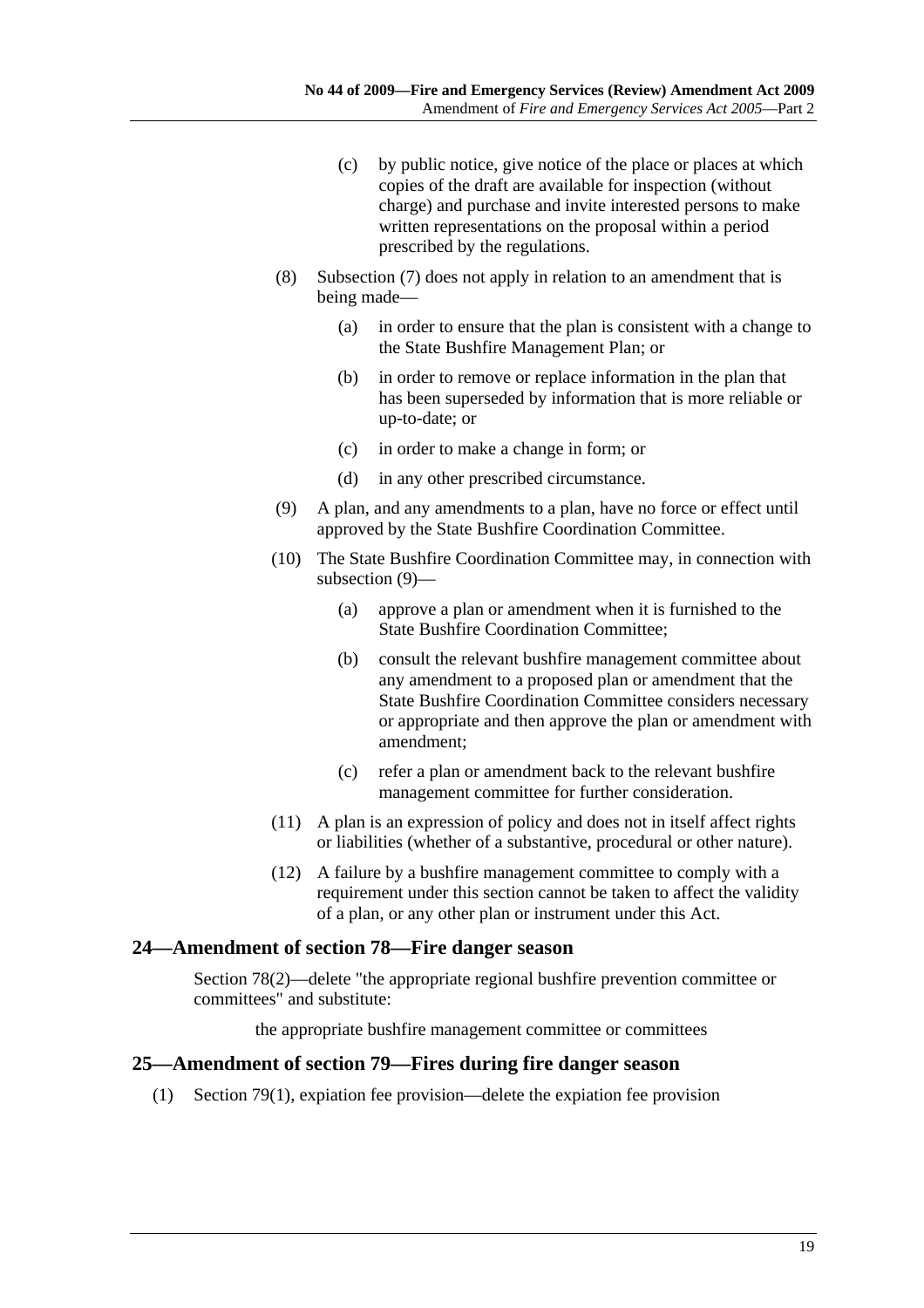- (2) Section 79(2), (3) and (4)—delete subsections (2), (3) and (4) and substitute:
	- (2) A fire may, subject to any other restrictions imposed under this or any other Act, be lighted or maintained in the open air in the circumstances prescribed by the regulations (and subject to any conditions or requirements that may be prescribed by the regulations).
- (3) Section 79(5)—delete "under subsection (2)" and substitute:

in accordance with this section

#### **26—Amendment of section 81—Permit to light and maintain a fire**

- (1) Section 81(2)—delete subsection (2) and substitute:
	- (2) An application for a permit—
		- (a) must be made in a form determined by the Chief Officer; and
		- (b) must be accompanied by such information as may be required—
			- (i) under the terms of the form; or
			- (ii) at the direction of an authorised officer.
- (2) Section 81(10), (11) and (12)—delete subsections (10) to (12) (inclusive) and substitute:
	- (10) The regulations may establish a scheme for the review by the Commission of a decision to revoke a permit.

#### **27—Repeal of Part 4 Division 8 Subdivision 5**

Part 4 Division 8 Subdivision 5—delete Subdivision 5

#### **28—Repeal of section 88**

Section 88—delete the section

#### **29—Amendment of section 89—Restriction on use of certain appliances etc**

Section 89, expiation fee provision—delete the expiation fee provision

#### **30—Repeal of section 90**

Section 90—delete the section

#### **31—Amendment of section 91—Duty to report unattended fires**

(1) Section 91(2)—before the definition of *government officer* insert:

*designated Act* means an Act designated by the Minister from time to time by notice in the Gazette for the purposes of this section;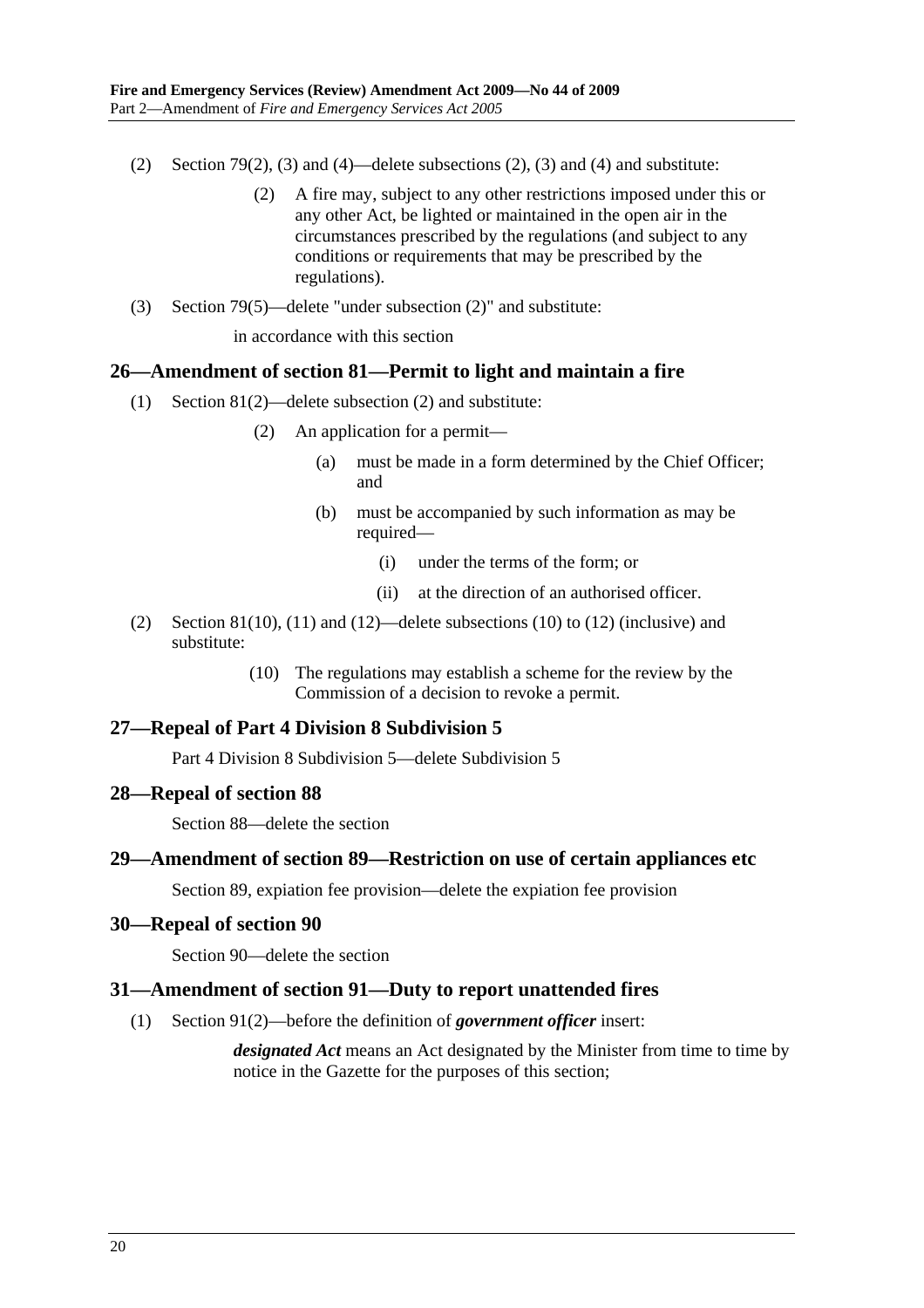- (2) Section 91(2), definition of *government officer*, (a)—delete paragraph (a) and substitute:
	- (a) an officer of the administrative unit of the Public Service primarily responsible for assisting the relevant Minister in the administration of the *National Parks and Wildlife Act 1972*; or
	- (ab) an officer of the administrative unit of the Public Service primarily responsible for assisting the relevant Minister in the administration of a designated Act; or

#### **32—Repeal of section 92**

Section 92—delete the section

#### **33—Insertion of section 95A**

After section 95 insert:

#### **95A—Other regulatory provisions**

Nothing in this Division limits or prevents any other requirements or prohibitions imposed by or under this Act (including by regulations made under section 148) applying—

- (a) outside the fire danger season; or
- (b) on days that are not total fire ban days; or
- (c) in circumstances that fall outside the contemplation of this Division.

#### **34—Amendment of section 101—Annual reports**

Section 101(2)—after paragraph (a) insert:

 (ab) incorporate the annual report on the activities of the State Bushfire Coordination Committee and the bushfire management committees for the relevant financial year; and

## **35—Insertion of Part 4A**

After Part 4 insert:

## **Part 4A—Fire prevention**

## **Division 1—Interpretation**

#### **105A—Interpretation**

In this Part—

*authorised person*, in relation to particular land, means—

- (a) if the land is within a fire district—
	- (i) the Chief Officer of SAMFS;
	- (ii) the council;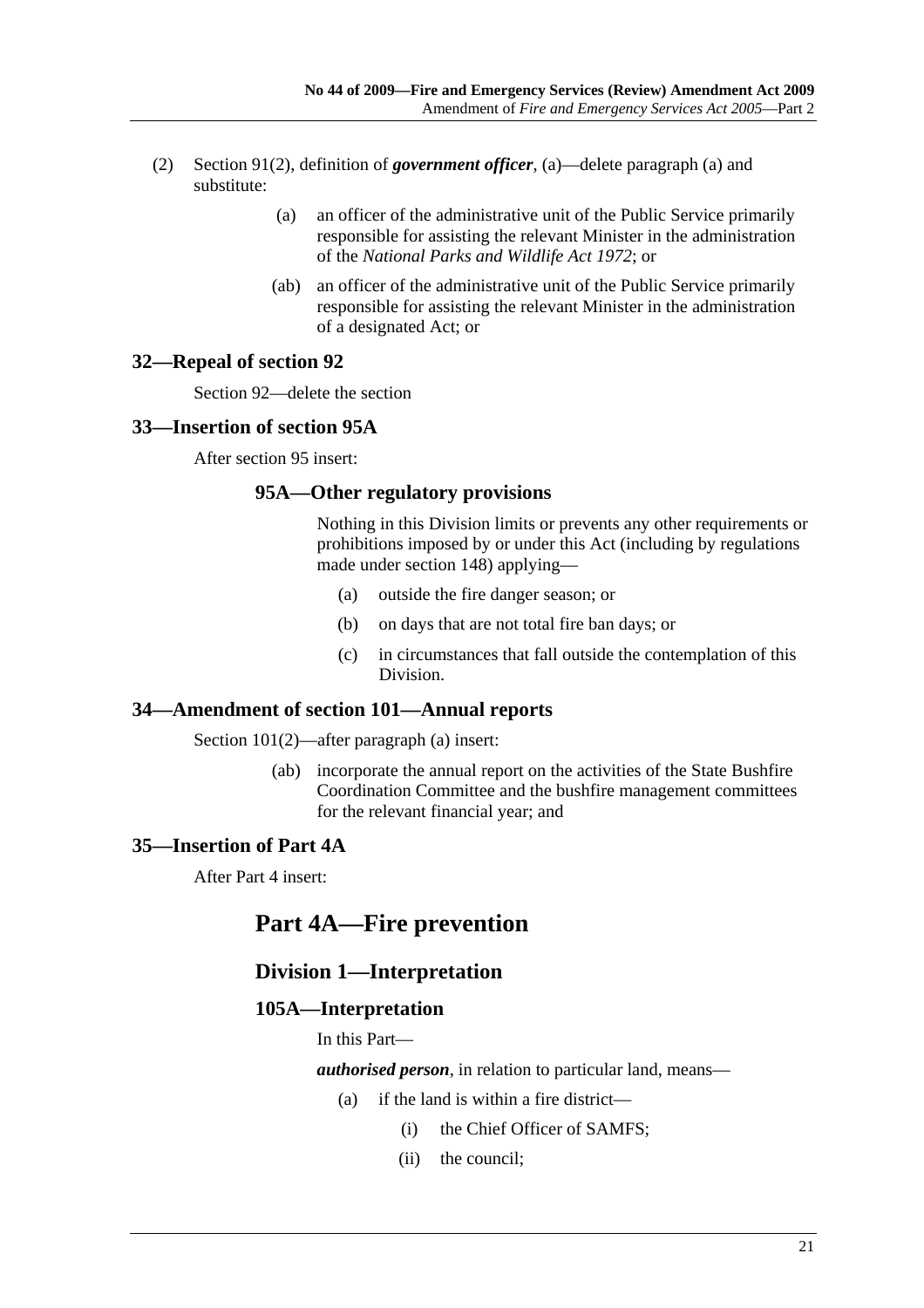- (iii) a fire prevention officer appointed by the council;
- (iv) an authorised person appointed by the council under the *Local Government Act 1999* and authorised by the council for the purposes of this Part;
- (b) if the land is not within a fire district—
	- (i) the Chief Officer of SACFS;
	- (ii) if the land is within a council area—
		- (A) the council;
		- (B) a fire prevention officer appointed by the council;
		- (C) an authorised person appointed by the council under the *Local Government Act 1999* and authorised by the council for the purposes of this Part;
- (c) any other person declared by the regulations to be included within the ambit of this definition;

*council*, in relation to particular land, means the council constituted under the *Local Government Act 1999* for the area in which the land is situated;

*flammable undergrowth* includes undergrowth that is likely to become flammable.

## **Division 2—Fire prevention officers**

#### **105B—Fire prevention officers**

- (1) Each council—
	- (a) that is a rural council; or
	- (b) that has within its area a designated urban bushfire risk area,

must appoint at least 1 person as a fire prevention officer for its area.

- (2) A fire prevention officer must have qualifications or experience appropriate to the office.
- (3) A council must—
	- (a) in determining the number of fire prevention officers that it should appoint under subsection (1); and
	- (b) in assessing the qualifications or experience of a person for the purposes of subsection (2),

take into account any policy developed by SACFS for the purposes of this section.

 (4) A Chief Officer may, on application by a council, exempt the council from the requirement to appoint a fire prevention officer under this section.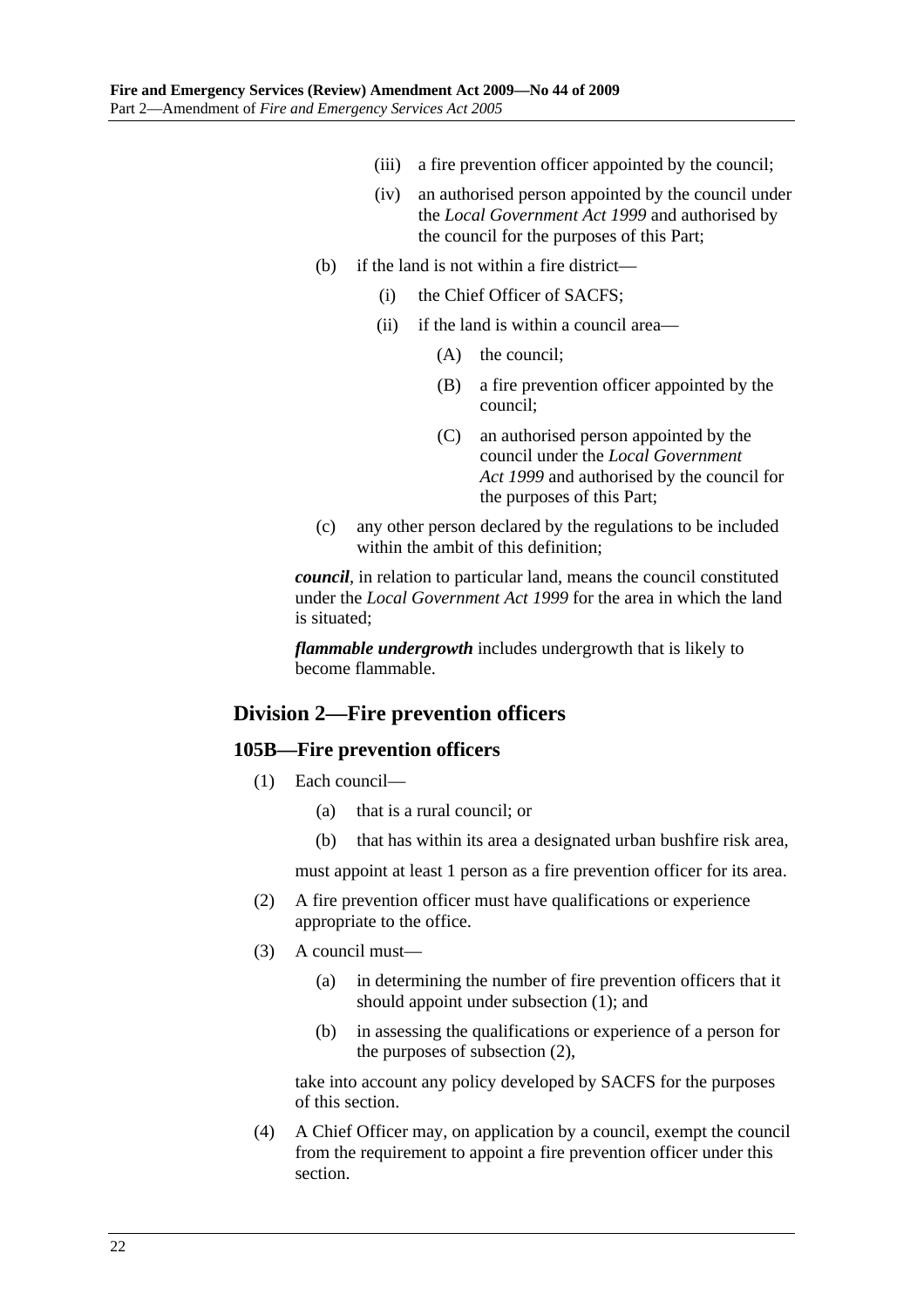## **105C—Functions of fire prevention officers**

A fire prevention officer has the following functions:

- (a) to assess the extent of bushfire hazards within the relevant council area;
- (b) to assist the council in providing advice and information to any bushfire management committee whose area incorporates any part of the relevant council area in connection with the preparation or review of the committee's Bushfire Management Area Plan;
- (c) to provide advice to owners of property in respect of bushfire prevention and management;
- (d) to carry out any other functions assigned to the fire prevention officer by the regulations.

### **105D—Delegations**

- (1) A fire prevention officer may delegate any of his or her functions or powers under this or any other Act—
	- (a) to a member of SACFS; or
	- (b) to a member of SAMFS; or
	- (c) with the approval of the council—to any other person or body.
- (2) A delegation under this section—
	- (a) must be by instrument in writing; and
	- (b) may be absolute or conditional; and
	- (c) does not derogate from the ability of the fire prevention officer to act in any matter; and
	- (d) is revocable at will.
- (3) A function or power delegated under this section may, if the instrument of delegation so provides, be further delegated.
- (4) If a fire prevention officer delegates a function or power under this section, he or she must report that fact to the council.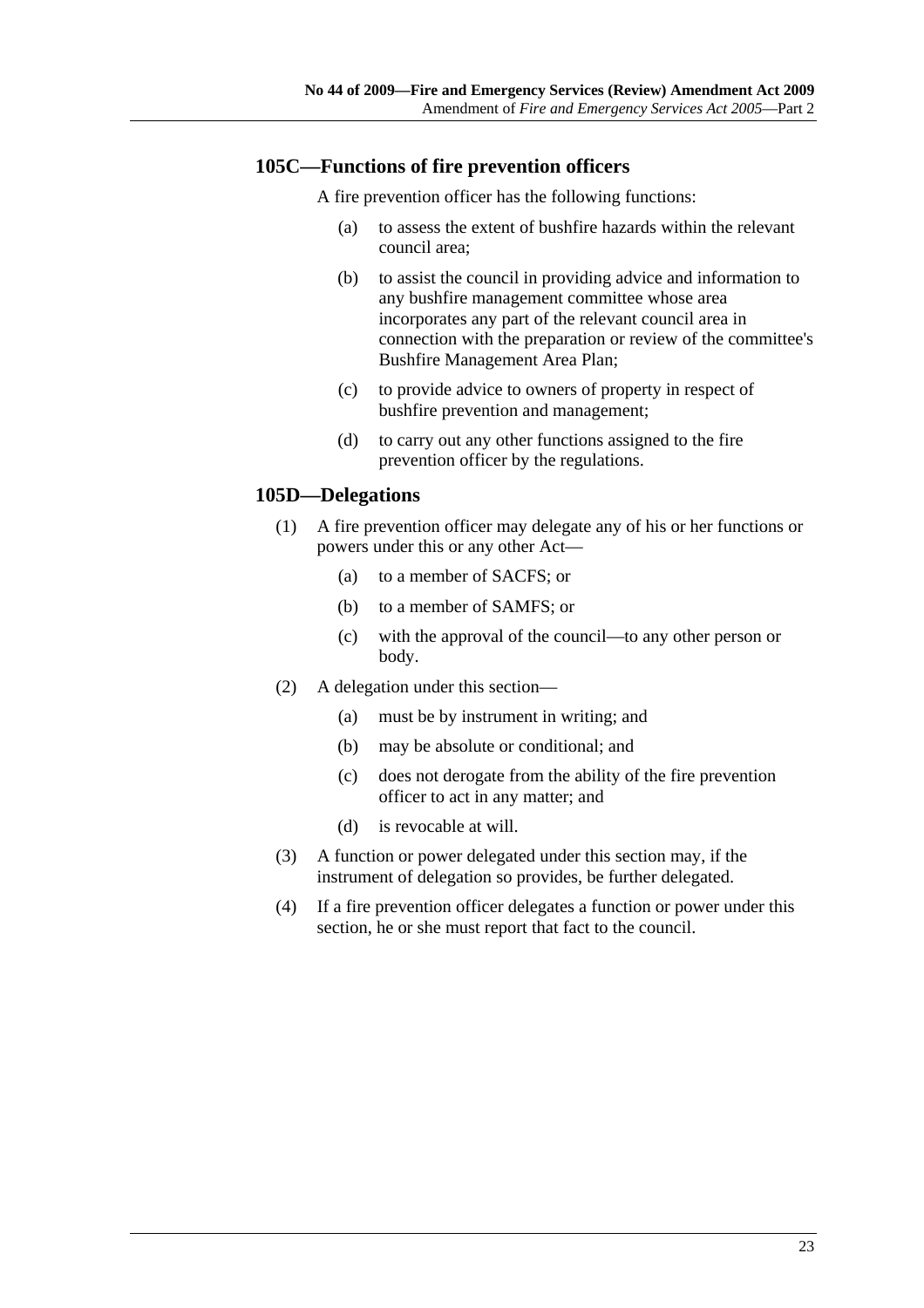### **105E—Reports**

The Commission, the State Bushfire Coordination Committee or a bushfire management committee in whose bushfire management area the relevant council area is wholly or partly located may, by written notice, require the council to provide to the Commission, the State Bushfire Coordination Committee or the bushfire management committee (within a period stated in the notice or at stated intervals) any report or reports relating to the performance, exercise or discharge of the functions, powers or responsibilities of the fire prevention officer or officers (if any) for the council's area, as the Commission, the State Bushfire Coordination Committee or the bushfire management committee (as the case may be) thinks fit.

## **Division 3—Duties to prevent fires**

## **105F—Private land**

- (1) An owner of private land must take reasonable steps—
	- (a) to prevent or inhibit the outbreak of fire on the land; and
	- (b) to prevent or inhibit the spread of fire through the land; and
	- (c) to protect property on the land from fire; and

 (d) to minimise the threat to human life from a fire on the land. Maximum penalty: \$5 000.

- (2) In determining the standard required to comply with subsection (1) (but subject to subsection (4)), the following matters are to be taken into account (insofar as may be relevant and without limiting any other relevant matter):
	- (a) the nature of the land;
	- (b) whether the land is in a country, metropolitan, township or other setting;
	- (c) the activities carried out on the land (including whether flammable or combustible materials or substances are used or stored on the land);
	- (d) other statutory standards or requirements that apply to or in relation to the land.
- (3) The regulations may prescribe 1 or more codes of practice for the purposes of subsection (1).
- (4) In proceedings for an offence against subsection (1)—
	- (a) if it is proved by the prosecution—
		- (i) that a code of practice under subsection (3) relates to land of the kind to which the proceedings relate; and
		- (ii) that the defendant is in breach of the code in 1 or more respects,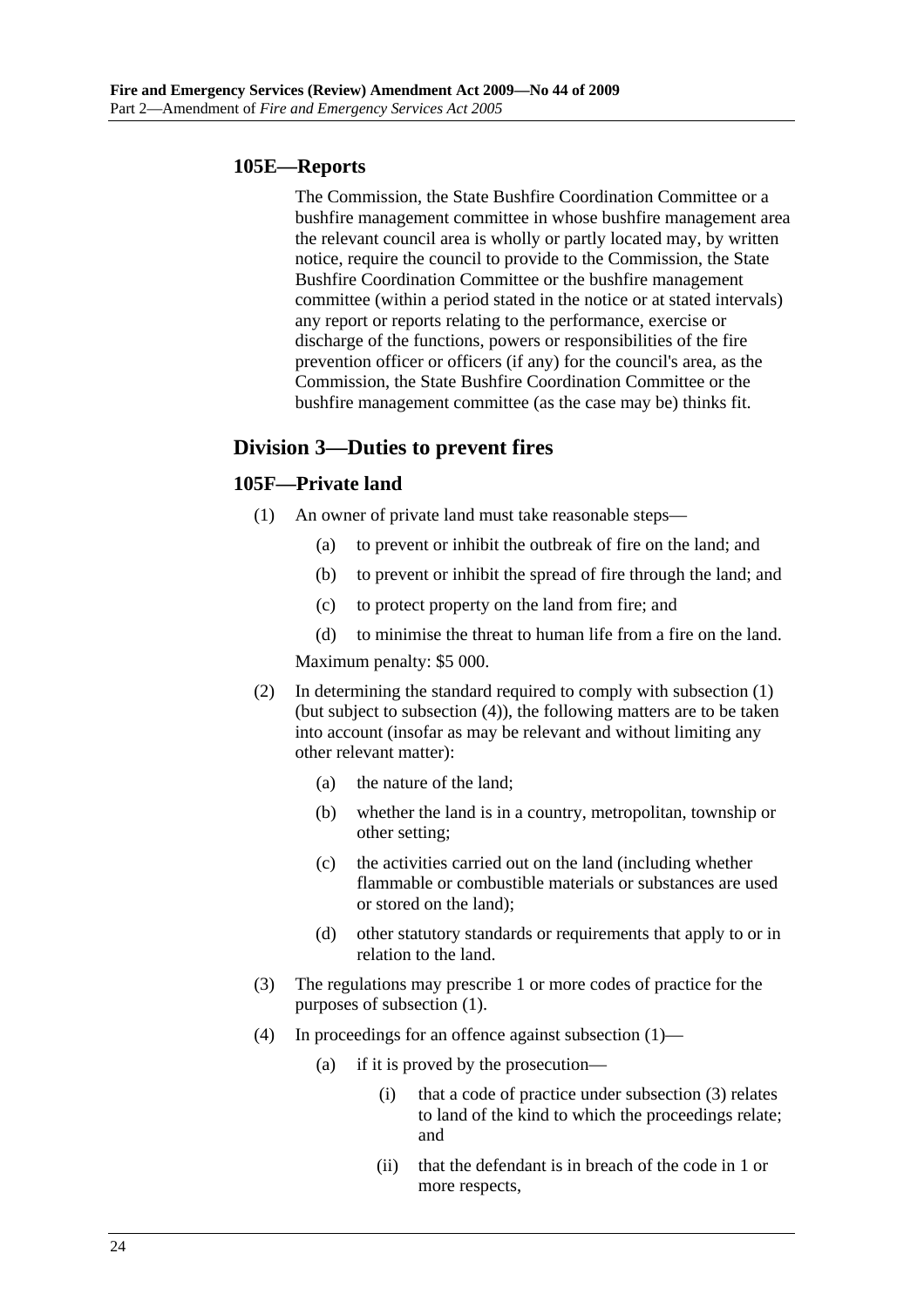then the defendant is, in the absence of proof to the contrary, to be taken to have failed to exercise the standard required under subsection (1); and

- (b) if it is proved by the defendant—
	- (i) that a code of practice under subsection (3) relates to land of the kind to which the proceedings relate; and
	- (ii) that the defendant has complied with the code in all relevant respects,

then the defendant is to be taken to have exercised the standard required under subsection (1).

- (5) If an authorised person believes on reasonable grounds—
	- (a) that an owner of private land has failed to comply with subsection (1); or
	- (b) that measures should be taken in respect of particular private land for the purpose of—
		- (i) preventing or inhibiting the outbreak of fire on the land; or
		- (ii) preventing or inhibiting the spread of fire through the land; or
		- (iii) protecting property on the land from fire,

the authorised person may, by notice in writing that complies with any requirements set out in the regulations, require the owner of the private land to take specified action to remedy the default or to protect the land or property on the land, within such time as may be specified in the notice.

- (6) Without limiting the operation of subsection (5), a notice under that subsection may include directions—
	- (a) to trim or remove vegetation on the land; or
	- (b) to remove flammable or combustible materials or substances, or to store flammable or combustible materials or substances in a specified manner; or
	- (c) to eliminate a potential ignition source; or
	- (d) to create, establish or maintain fire breaks or fuel breaks.
- (7) An authorised person must, in acting under subsection (5), apply any guidelines prepared or adopted by the Minister for the purposes of that subsection and published by the Minister in the Gazette.
- (8) A person must not refuse or fail to comply with a notice under subsection (5).

Maximum penalty: \$10 000.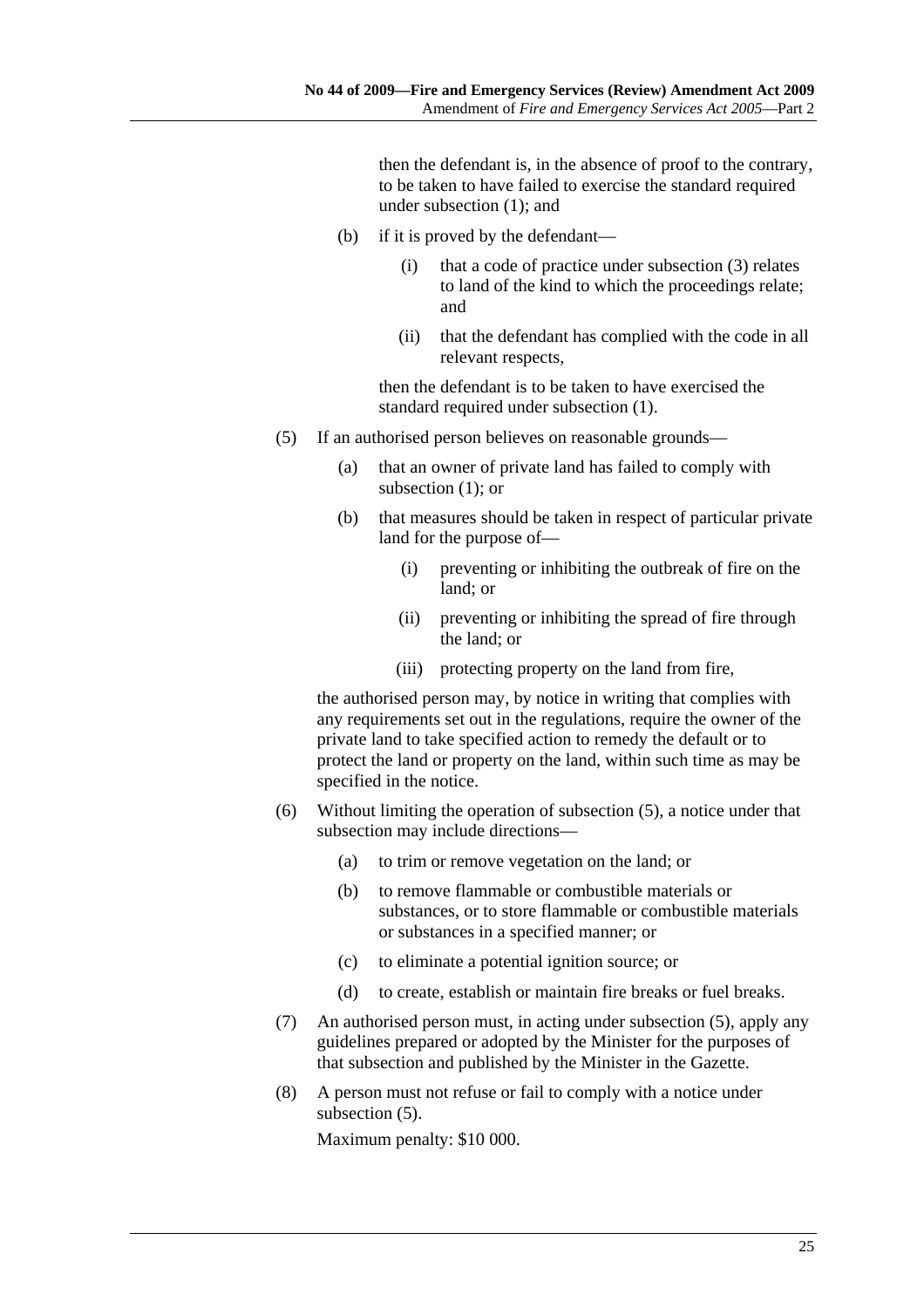- (9) A notice under subsection (5) may be given—
	- (a) personally; or
	- (b) by post; or
	- (c) if the authorised person cannot, after making reasonable inquiries, ascertain the name and address of the person to whom the notice is to be given—
		- (i) by publishing the notice in a newspaper circulating in the locality of the land; and
		- (ii) by leaving a copy of the notice in a conspicuous place on the land.
- (10) An authorised person may, by further notice in writing, vary or revoke a notice under this section.
- (11) If a notice under subsection (5) is directed to an occupier of land, the authorised person must take reasonable steps to serve (personally or by post) a copy of the notice on the owner.

### **105G—Council land**

- (1) A council that has the care, control or management of land—
	- (a) in the country; or
	- (b) in a designated urban bushfire risk area,

must take reasonable steps—

- (c) to prevent or inhibit the outbreak of fire on the land; and
- (d) to prevent or inhibit the spread of fire through the land; and
- (e) to protect property on the land from fire; and
- (f) to minimise the threat to human life from a fire on the land.
- (2) In determining the standard required to comply with subsection (1), the following matters are to be taken into account (insofar as may be relevant and without limiting any other relevant matter):
	- (a) the nature of the land;
	- (b) whether the land is in a country, metropolitan, township or other setting;
	- (c) the activities carried out on the land (including whether flammable or combustible materials or substances are used or stored on the land);
	- (d) other statutory standards or requirements that apply to or in relation to the land.
- (3) The regulations may prescribe 1 or more codes of practice for the purposes of subsection (1).
- (4) If, in the opinion of the relevant Chief Officer, a council has failed to comply with subsection (1), the Chief Officer may refer the matter to the Minister.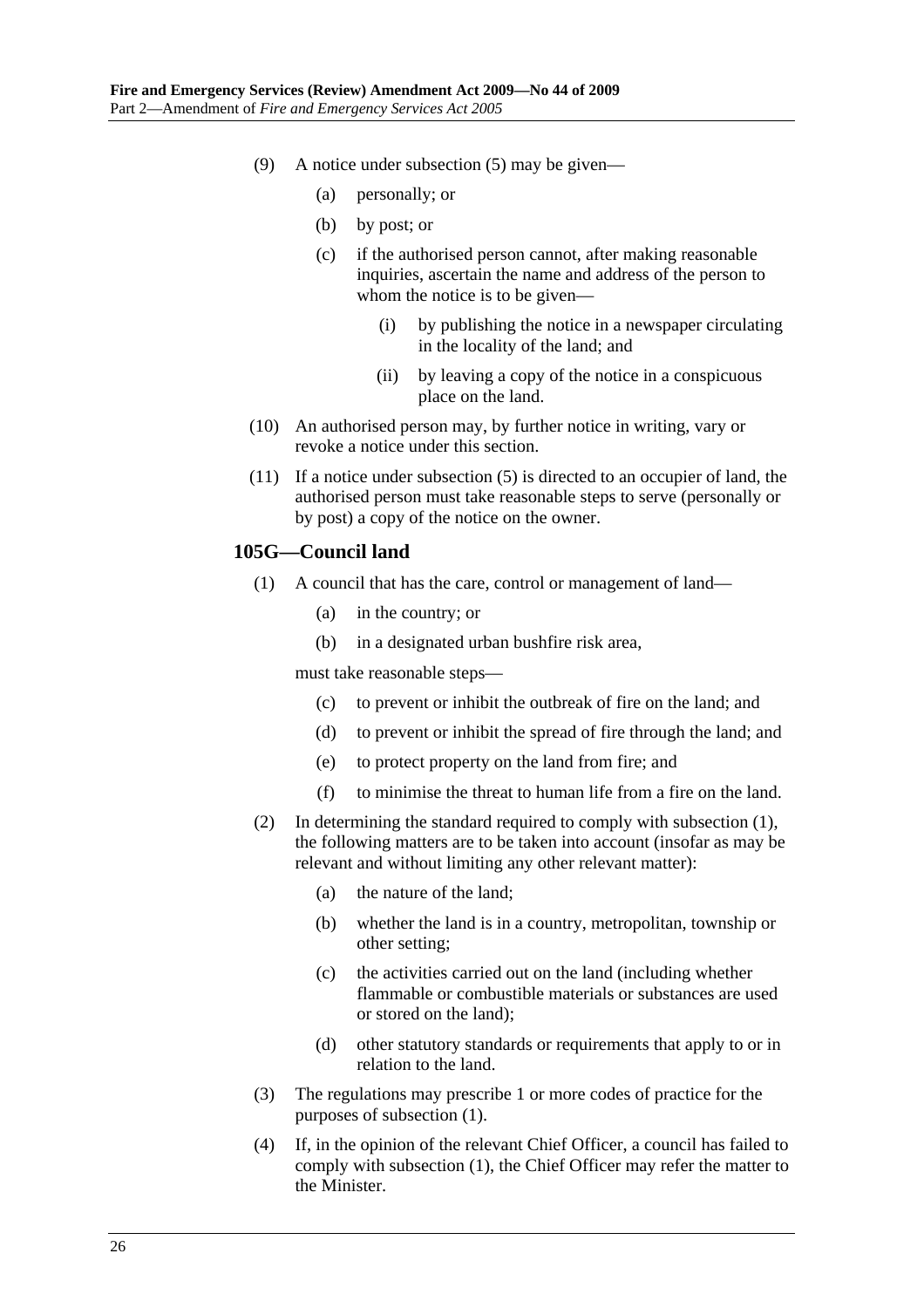- (5) The Minister must, on the referral of a matter under subsection (4), consult with—
	- (a) the council; and
	- (b) the Minister to whom the administration of the *Local Government Act 1999* has been committed.
- (6) The Minister may then (if the Minister thinks fit), by notice in writing to the council after consultation with the relevant Chief Officer, require the council to take specified action (being action considered by the Minister to be reasonably necessary to comply with the requirements of subsection (1)).
- (7) A council must not fail to comply with a notice under subsection (6).
- (8) In this section—

*relevant Chief Officer*, in relation to particular land, means—

- (a) if the land is within a fire district—the Chief Officer of SAMFS;
- (b) if the land is outside a fire district—the Chief Officer of SACFS.

#### **105H—Crown land**

- (1) A Minister, agency or instrumentality of the Crown that has the care, control or management of land—
	- (a) in the country; or
	- (b) in a designated urban bushfire risk area,

must take reasonable steps—

- (c) to prevent or inhibit the outbreak of fire on the land; and
- (d) to prevent or inhibit the spread of fire through the land; and
- (e) to protect property on the land from fire; and
- (f) to minimise the threat to human life from a fire on the land.
- (2) In determining the standard required to comply with subsection (1), the following matters are to be taken into account (insofar as may be relevant and without limiting any other relevant matter):
	- (a) the nature of the land;
	- (b) whether the land is in a country, metropolitan, township or other setting;
	- (c) the activities carried out on the land (including whether flammable or combustible materials or substances are used or stored on the land);
	- (d) other statutory standards or requirements that apply to or in relation to the land.
- (3) The regulations may prescribe 1 or more codes of practice for the purposes of subsection (1).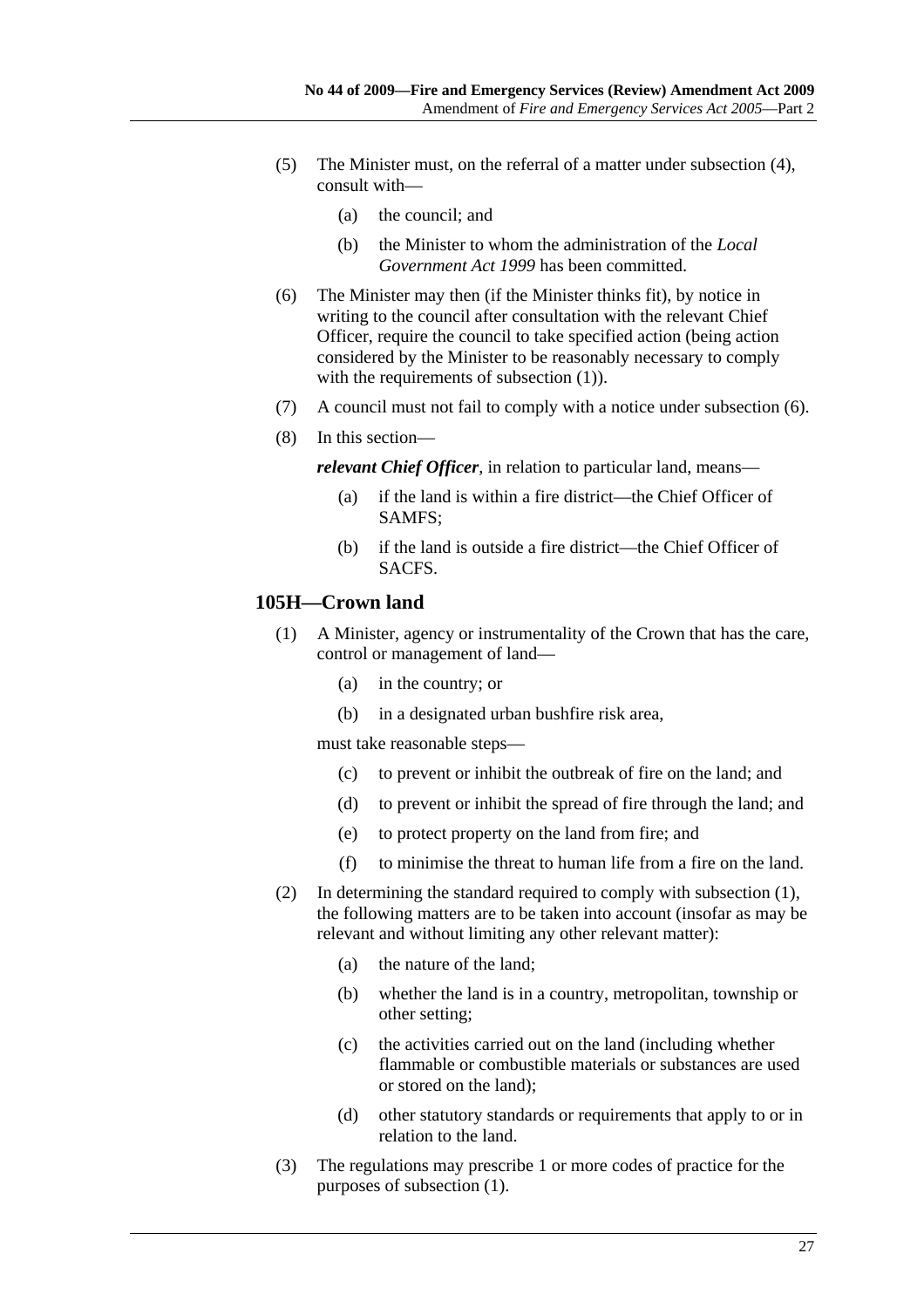- (4) If in the opinion of the relevant Chief Officer, a Minister, agency or instrumentality of the Crown has failed to comply with subsection (1), the Chief Officer may refer the matter to the Minister.
- (5) The Minister may, on the referral of a matter under subsection (4), undertake such consultation or other action as the Minister thinks fit in connection with the matter.
- (6) If the Minister considers that he or she cannot resolve the matter the Minister may, after consultation with the relevant Chief Officer, request another Minister (being the responsible Minister in the circumstances of the particular case) to take action to ensure that a management or other plan is put in place to secure compliance with the requirements of subsection (1).
- (7) In this section—

*relevant Chief Officer*, in relation to particular land, means—

- (a) if the land is within a fire district—the Chief Officer of SAMFS;
- (b) if the land is outside a fire district—the Chief Officer of SACFS.

#### **105I—Commonwealth land**

- (1) If in the opinion of the relevant Chief Officer conditions existing on Commonwealth land—
	- (a) in the country; or
	- (b) in a designated urban bushfire risk area,

present an undue risk to surrounding land (not being Commonwealth land) in the event of a bushfire on (or passing through) the Commonwealth land, the relevant Chief Officer must take reasonable steps to notify the person apparently in control of the Commonwealth land of the risk and the reasons for his or her opinion (and may provide advice as to the action that, in the opinion of the Chief Officer, should be taken in view of the risk).

(2) In this section—

*Commonwealth land* means land occupied by the Commonwealth (including the Crown in right of the Commonwealth or a Commonwealth Minister), or by an agency or instrumentality of the Crown;

*relevant Chief Officer*, in relation to particular land, means—

- (a) if the land is within a fire district—the Chief Officer of SAMFS;
- (b) if the land is outside a fire district—the Chief Officer of **SACES**.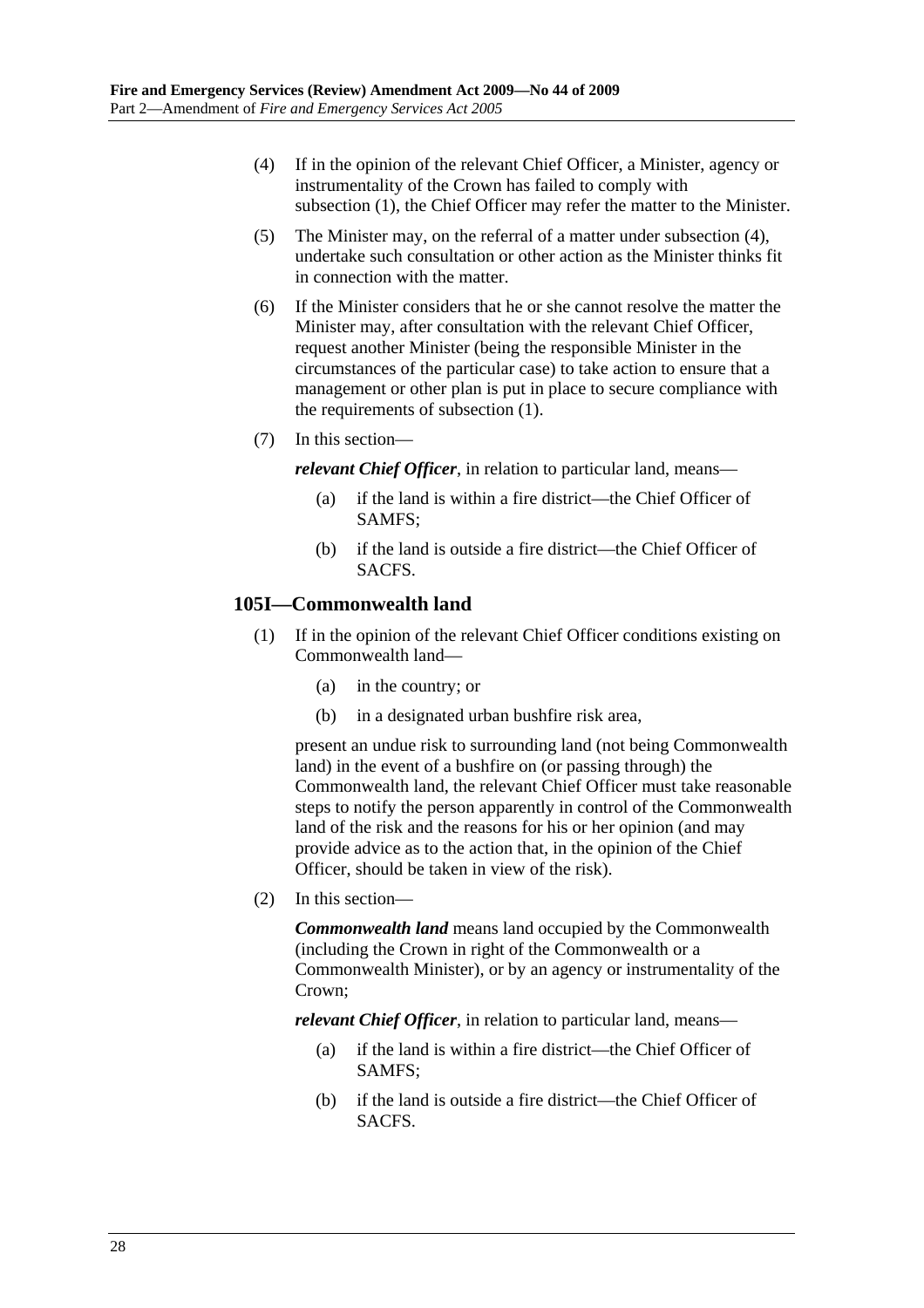## **Division 4—Related provisions**

## **105J—Additional provision in relation to powers of authorised persons**

- (1) An authorised person in relation to particular land, or any other person authorised by the Chief Officer of SAMFS or the Chief Officer of SACFS for the purposes of this section, may, for a purpose related to the administration, operation or enforcement of this Part—
	- (a) at any reasonable time, after giving reasonable notice to the occupier of the land, enter the land; or
	- (b) with the authority of a warrant issued by a magistrate, or in circumstances in which the authorised person reasonably believes that immediate action is required, use reasonable force to break into or open any part of, or anything in or on, the land.
- (2) A magistrate must not issue a warrant under subsection (1)(b) unless satisfied that the warrant is reasonably required in the circumstances.
- (3) An application for a warrant—
	- (a) may be made either personally or by telephone; and
	- (b) must be made in accordance with any procedures prescribed by the regulations.
- (4) In exercising a power under this Part, an authorised officer may—
	- (a) give directions with respect to the stopping, securing or movement of a vehicle, plant, equipment or other thing;
	- (b) take photographs, films, audio, video or other recordings;
	- (c) give any other directions reasonably required in connection with the exercise of the power.
- (5) An authorised person may, in exercising a power under this Part, be accompanied by such assistants as may reasonably be required in the circumstances.
- (6) If an owner of land refuses or fails to comply with the requirements of a notice under section 105F(5), an authorised person may proceed to carry out those requirements.
- (7) Action taken by an authorised person under subsection (6) may be taken on the authorised person's behalf by a person authorised by the Chief Officer of SAMFS or the Chief Officer of SACFS, or by a council, for the purposes of this subsection.
- (8) The reasonable costs and expenses incurred by an authorised person in taking action under subsection (6) may be recovered by—
	- (a) if the relevant notice was given by a council, or a fire prevention officer or an authorised person appointed by a council and authorised for the purposes of this Part—the council; or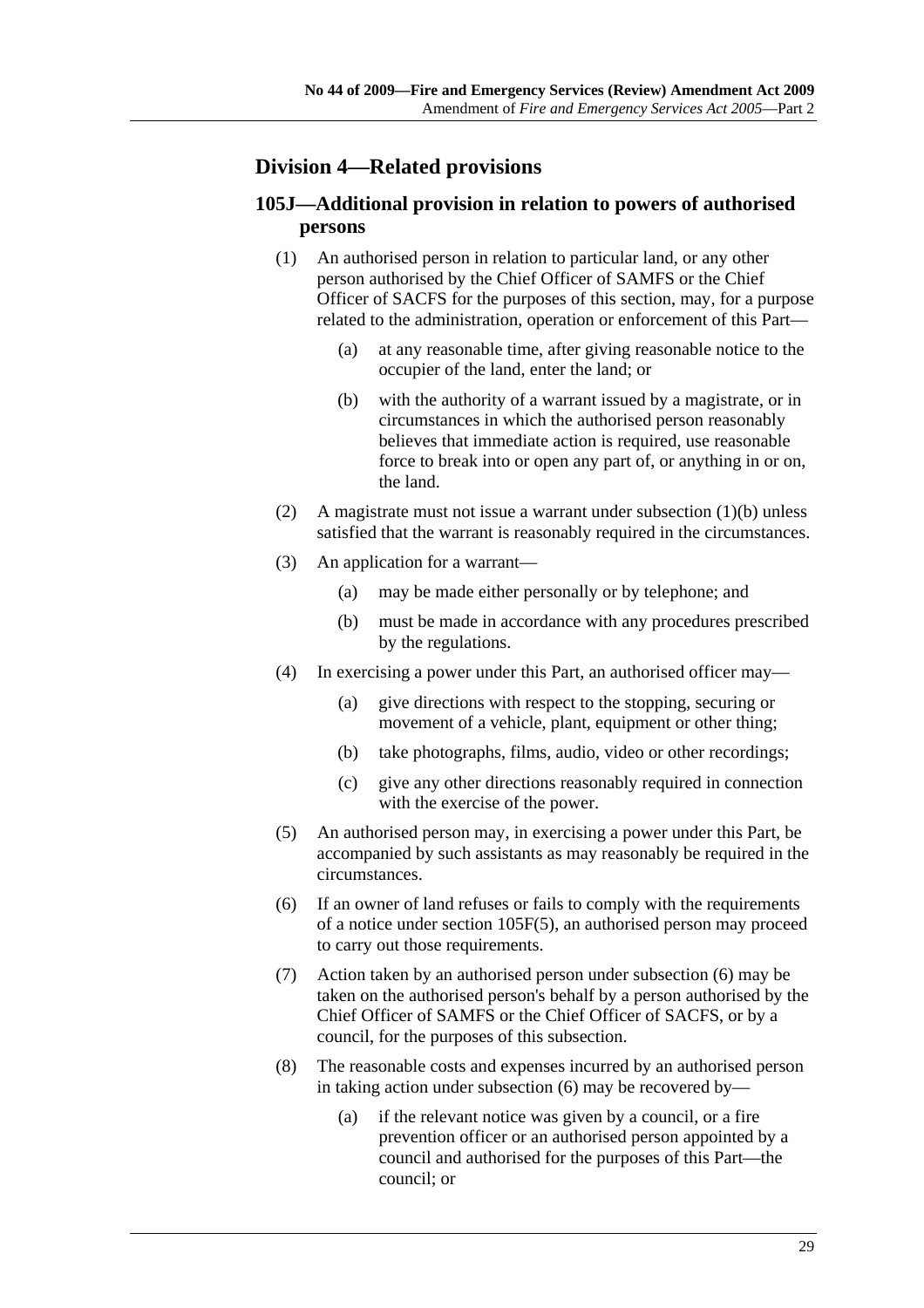(b) in any other case—the Minister,

as a debt from the person who failed to comply with the requirements of the relevant notice.

- (9) If an amount is recoverable from a person by a council or the Minister under subsection (8)—
	- (a) in the case of amount recoverable by a council—the council may recover the amount as if it were rates in arrears; or
	- (b) in the case of an amount recoverable by the Minister—
		- (i) the Minister may, by notice in writing to the person, fix a period, being not less than 28 days from the date of the notice, within which the amount must be paid by the person, and, if the amount is not paid by the person within that period, the person is liable to pay interest charged at the prescribed rate per annum on the amount unpaid; and
		- (ii) the amount together with any interest charge so payable is, until paid, a charge in favour of the Minister on the land to which the notice under section 105F(5) relates.
- (10) A person cannot claim compensation from the Minister, the Crown, a council, an authorised person or any person acting under subsection (7) in respect of any action taken under this section.

#### **105K—Review by Chief Officer**

(1) In this section—

*compliance notice* means a notice under section 105F(5);

#### *relevant Chief Officer* means—

- (a) in relation to a compliance notice that relates to land within a fire district—the Chief Officer of SAMFS;
- (b) in relation to a compliance notice that relates to land outside a fire district—the Chief Officer of SACFS.
- (2) A person to whom a compliance notice is issued may apply to the relevant Chief Officer for a review of the notice under this section.
- (3) The application must be made within 14 days after the notice is served on the person unless the relevant Chief Officer, in his or her discretion, allows an extension of time.
- (4) Subject to a determination of the relevant Chief Officer to the contrary in relation to the particular matter, the operation of a notice subject to a review is suspended until the review has been determined or withdrawn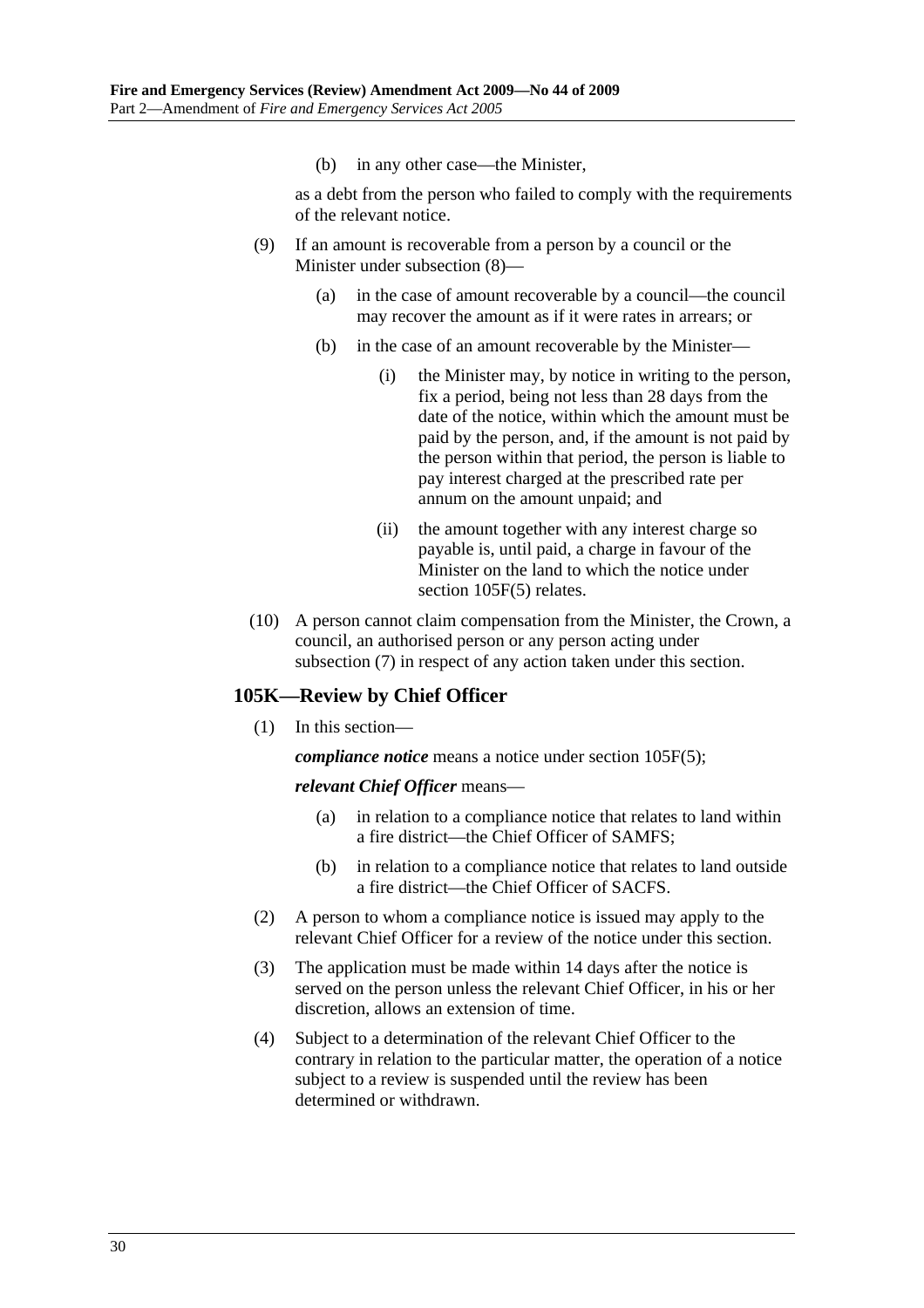- (5) The relevant Chief Officer must review the notice and, after taking into account such matters as the Chief Officer thinks fit, may—
	- (a) confirm, vary or revoke any requirement under the notice and, if appropriate, discharge the notice;
	- (b) substitute any requirement or notice that could have been made or given in the first instance;
	- (c) dismiss the matter;
	- (d) make any consequential or ancillary direction.
- (6) If the relevant Chief Officer—
	- (a) confirms or varies a notice; or
	- (b) substitutes a requirement or notice,

the person to whom the notice or requirement is addressed must comply with the notice or requirement within a period specified by the Chief Officer.

Maximum penalty: \$10 000.

#### **36—Amendment of section 116—SASES units**

- (1) Section 116(4)—delete "prescribed by the regulations or"
- (2) Section 116(9) to (15)—delete subsections (9) to (15) (inclusive) and substitute:
	- (9) The Chief Officer must, before determining to dissolve an SASES unit, undertake the consultation, and comply with any other requirement, prescribed by the regulations.

#### **37—Amendment of section 127—Protection from liability**

Section 127(4)—delete "the South Australian Bushfire Prevention Advisory Committee, a regional or district bushfire prevention committee" and substitute:

> the State Bushfire Coordination Committee, a bushfire management committee

#### **38—Amendment of section 148—Regulations**

Section 148—after subsection (4) insert:

- (5) The regulations may refer to or incorporate, wholly or partially and with or without modification, a code, standard or other document prepared or published by a prescribed body or person, either as in force at the time the regulations are made or as in force from time to time.
- (6) Where the regulations refer to or incorporate a code, standard or other document, then—
	- (a) a copy of the code, standard or other document must be kept available for inspection by members of the public, without charge and during normal office hours, at an office or offices specified in the regulations; and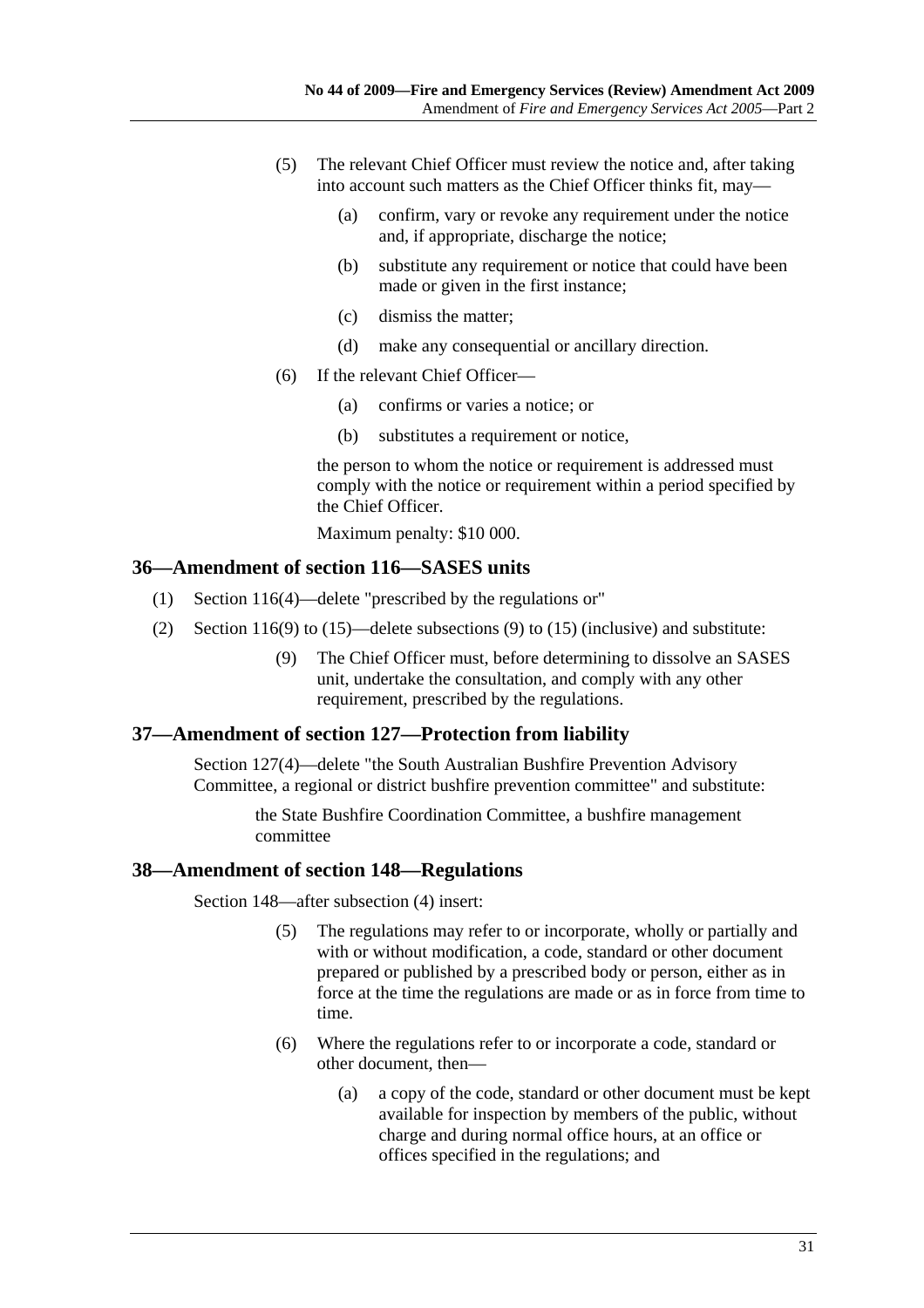- (b) in any legal proceedings, evidence of the contents of the code, standard or other document may be given by production of a document purporting to be certified by or on behalf of the Minister as a true copy of the code, standard or other document; and
- (c) the code, standard or other document has effect as if it were a regulation made under this Act.

### **39—Amendment of section 149—Review of Act**

- (1) Section 149(1)—delete subsection (1) and substitute:
	- (1) The Minister must cause a review of the operation of this Act to be conducted.
	- (1a) The review must relate to the period between the commencement of the *Fire and Emergency Services (Review) Amendment Act 2009* and 30 March 2013.
- (2) Section 149(3) and (4)—delete subsections (3) and (4) and substitute:
	- (3) The review must be commenced as soon as is reasonably practicable after 30 March 2013 and the report must be submitted to the Minister by 30 September 2013.

## **40—Amendment of Schedule 1—Appointment and selection of assessors for appeals under Part 3**

- (1) Schedule 1, clause 1—delete "the District Court or"
- (2) Schedule 1, clause 4—delete "District Court, or the Industrial Relations Commission," and substitute:

the Industrial Relations Commission

 (3) Schedule 1, clause 6—delete "the District Court or the Industrial Relations Commission (as the case requires)" and substitute:

the Industrial Relations Commission

## **41—Repeal of Schedule 3**

Schedule 3—delete the Schedule

## **42—Repeal of Schedule 4**

Schedule 4—delete the Schedule

#### **43—Amendment of Schedule 5—Regulations**

(1) Schedule 5, clause 7(a)—after "fire" insert:

, including so as to regulate or prohibit any activity, practice or act, or the use of any plant, equipment, apparatus or device (either absolutely or in prescribed circumstances and including so as to provide for the imposition of any conditions or requirements)

(2) Schedule 5, clause 14—after "against the" insert:

Act or